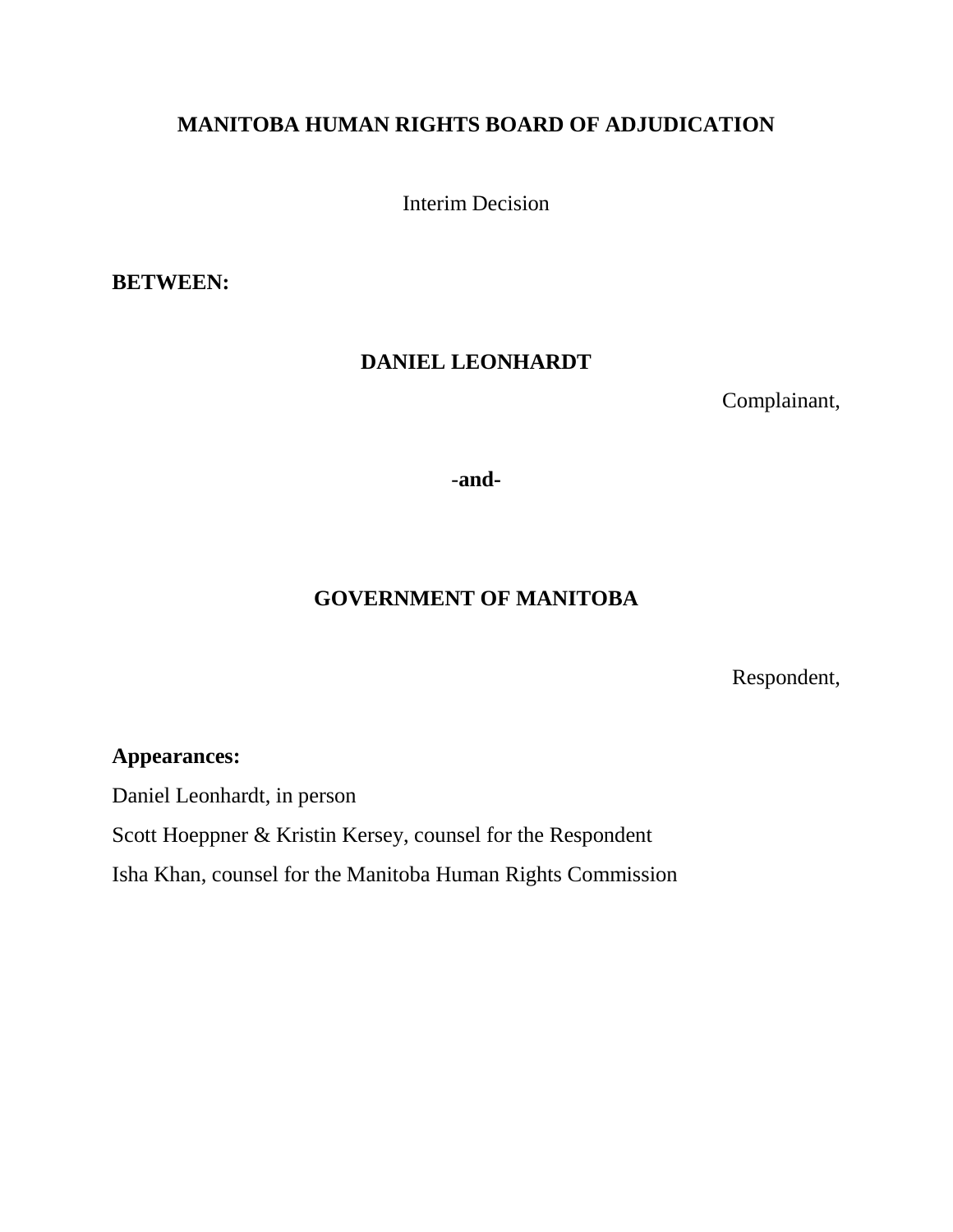# **DAN MANNING, Adjudicator:**

# **I. INTRODUCTION**

1. The Complainant, Mr. Leonhardt has made a motion for my recusal on what he alleges is either actual bias, or a reasonable apprehension of bias against him. The issue was first raised on 17 January 2017 during a pre-hearing teleconference ("teleconference"). I heard submissions on 3 February 2017 and all parties have provided me with written submissions. This is my decision.

## *Background*

- 2. I was designated as an adjudicator by the Chief Adjudicator on 28 April 2016. I contacted all the parties in early May 2016 indicating that I wanted to convene a teleconference.
- 3. In July 2016 a series of emails were exchanged between all parties. It was agreed that: the hearing would commence on 23 January 2017 and last three days; documents would be exchanged by the end of September 2016; and a witness list would be exchanged by the end of November 2016.
- 4. On 25 October 2016 I emailed all parties to confirm whether the matter was still proceeding and if so whether a teleconference would be required.
- 5. On 20 December 2016 the Commission sent an email to all parties requesting a teleconference. In that email counsel for the Commission indicated that, "we are, however, still waiting for confirmation from the Respondent as to whom they will be calling as witness. We would appreciate your firm direction on this point as the Commission may request subpoenas with respect to a number of Respondent employees who will be key to speak to a number of the documents put before you." (Appendix I, email #3)

# *January 3, 2017 teleconference (#1)*

6. The first teleconference was scheduled for 3 January 2017. The Respondent, Mr. Leonhardt, did not attend. I was advised at the teleconference by counsel for Commission, Ms. Khan, that Mr. Leonhardt was aware of the matter and had consented to the teleconference proceeding in his absence. The hearing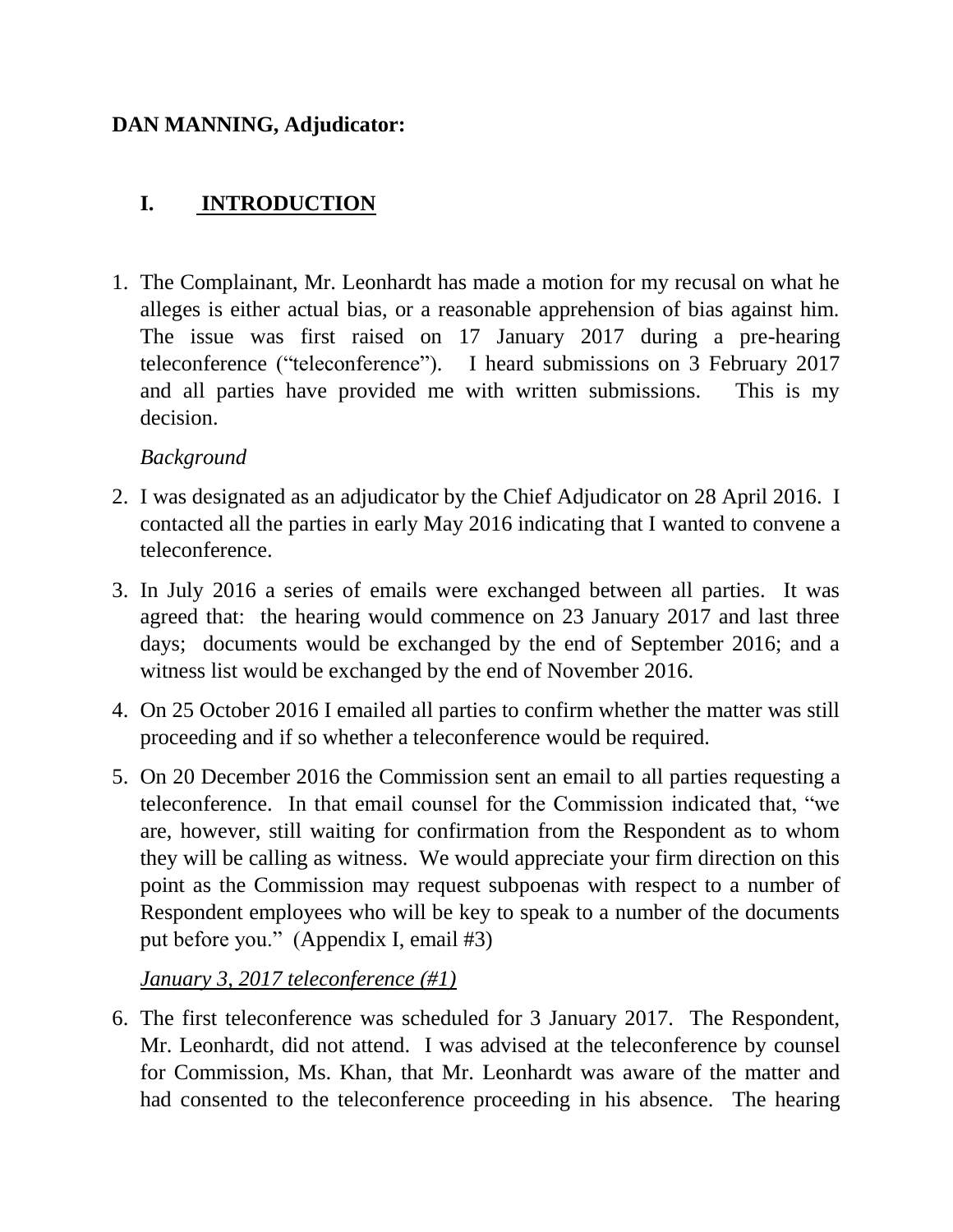was anticipated to proceed on the hearing dates and no request for subpoenas were made.

7. On 12 January 2017, 11 days before the hearing, Mr. Leonhardt sent me an email requesting assistance with subpoenaing witnesses to which I responded. (Appendix I, emails #4-#13)

*January 17, 2017 teleconference (#2)*

- 8. On 17 January 2017 at 9:30 a.m. a second teleconference was convened. It was apparent that there had been a recent divergence in understanding between the Commission and the Complainant as to which witnesses were required. The Commission intended to call only the Complainant in support of their case. The Complainant sought to examine seven, none of whom were under subpoena. (Appendix I, email #11) He did not know the whereabouts of at least one of them.
- 9. I suggested to Mr. Leonhardt that he could request an adjournment to allow him time to secure his witnesses. The alternative would be that he might have to proceed to the hearing without his witnesses present because it was unrealistic to have subpoenas sent out and served given the imminence of the hearing. The Complainant and the Respondent were not opposed to an adjournment. Counsel for the Respondent, Mr. Hoeppner indicated that should the Respondent be found to have contravened *The Human Rights Code,* any remedial order under s.43(2) should take into consideration the adjournment request by the Complainant.
- 10.Mr. Leonhardt could not decide whether to request an adjournment. Mr. Leonhardt asked to have the teleconference adjourned for him to decide.
- 11. Mr. Hoeppner indicated that he had scheduled meetings with his witnesses starting the next day and would be working towards preparing for the hearing all week. He was concerned about inconveniencing witnesses and incurring unnecessary costs to his client in the shadow of an inevitable adjournment.
- 12.I advised Mr. Leonhardt that given the circumstances he would have to make the decision today and agreed to reconvene at 2 p.m. for him to decide.
- 13.Mr. Leonhardt did not participate in the 2 p.m. teleconference and further emails were exchanged. Mr. Leonhardt indicated that he would be seeking a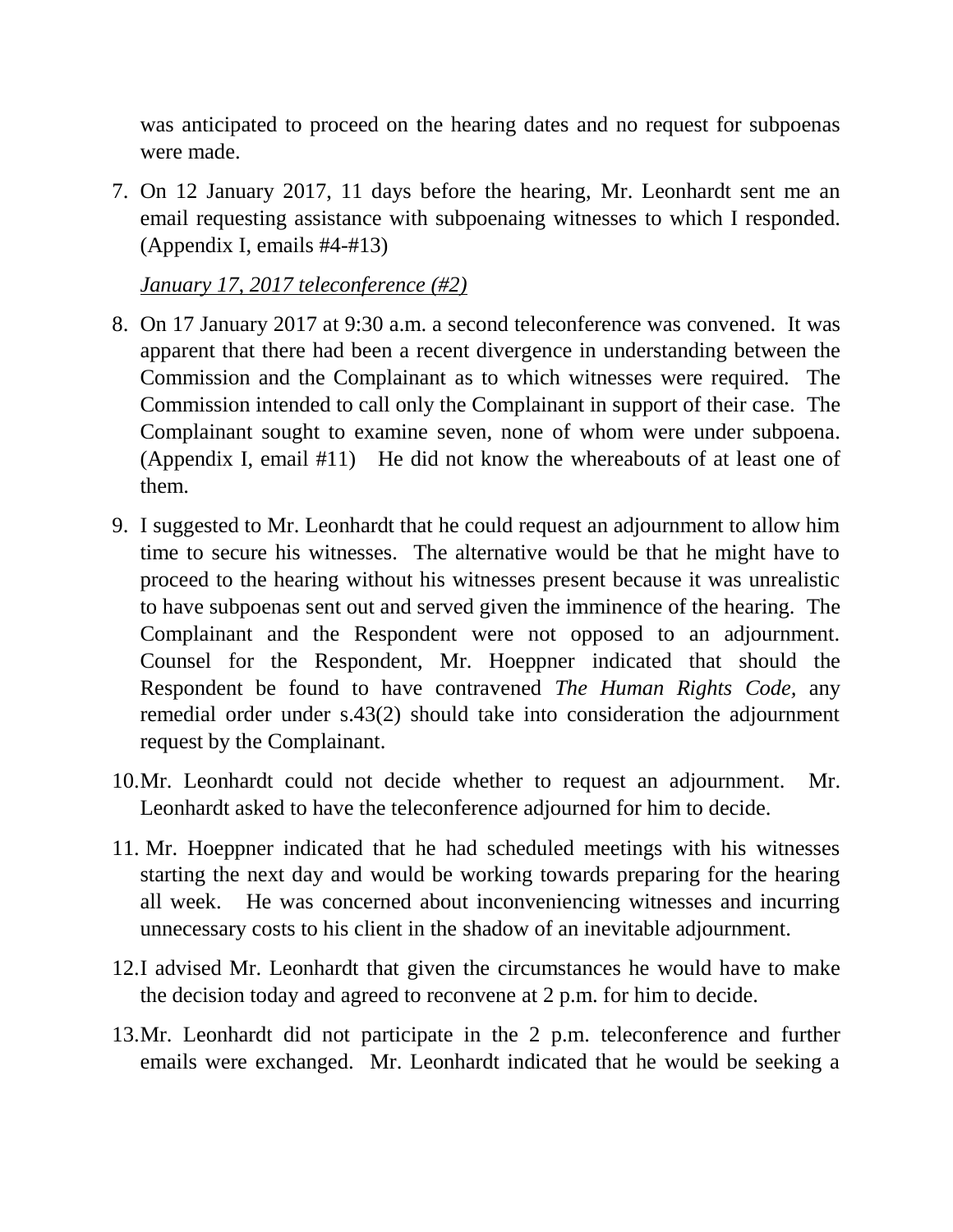new adjudicator because he believed I would not conduct the hearing fairly. (see Appendix I, emails #14-#17)

*January 18, 2017 teleconference (#3)*

- 14.On 18 January 2017, a third pretrial teleconference was convened. The Commission sought an adjournment of the hearing and I agreed to the adjournment given the circumstances including the breakdown in understanding between Mr. Leonhardt and Ms. Khan with respect to which witnesses were necessary. The hearing was set for three days commencing 3 October 2017. A motion date for recusal was set for 3 February 2017 to hear argument.
- 15.On 3 February 2017 I heard oral argument on the issue of recusal. At the conclusion of the hearing I invited Mr. Leonhardt the opportunity to respond to the submissions of the Respondent and the Commission by way of written submission, which he did on 12 February 2017 which I have attached to this decision as Appendix II.

# II. **Position of the Parties**

- 16.The Complainant makes numerous allegations in support of his motion for recusal. In addition to the issues he raised during oral argument I have also considered his written materials. I have carefully considered all his points and have distilled his argument into four categories. They are:
	- a. That I have been exposed to settlement documentation and discussions during the prehearing process such that there is either actual bias or an apprehension of bias.
	- b. That I was unwilling to sign his subpoenas.
	- c. That my interaction and communication with all parties, including the Complainant, reveal either actual bias or a reasonable apprehension of bias.
	- d. That the cumulative effect of the above lead to a reasonable apprehension of bias.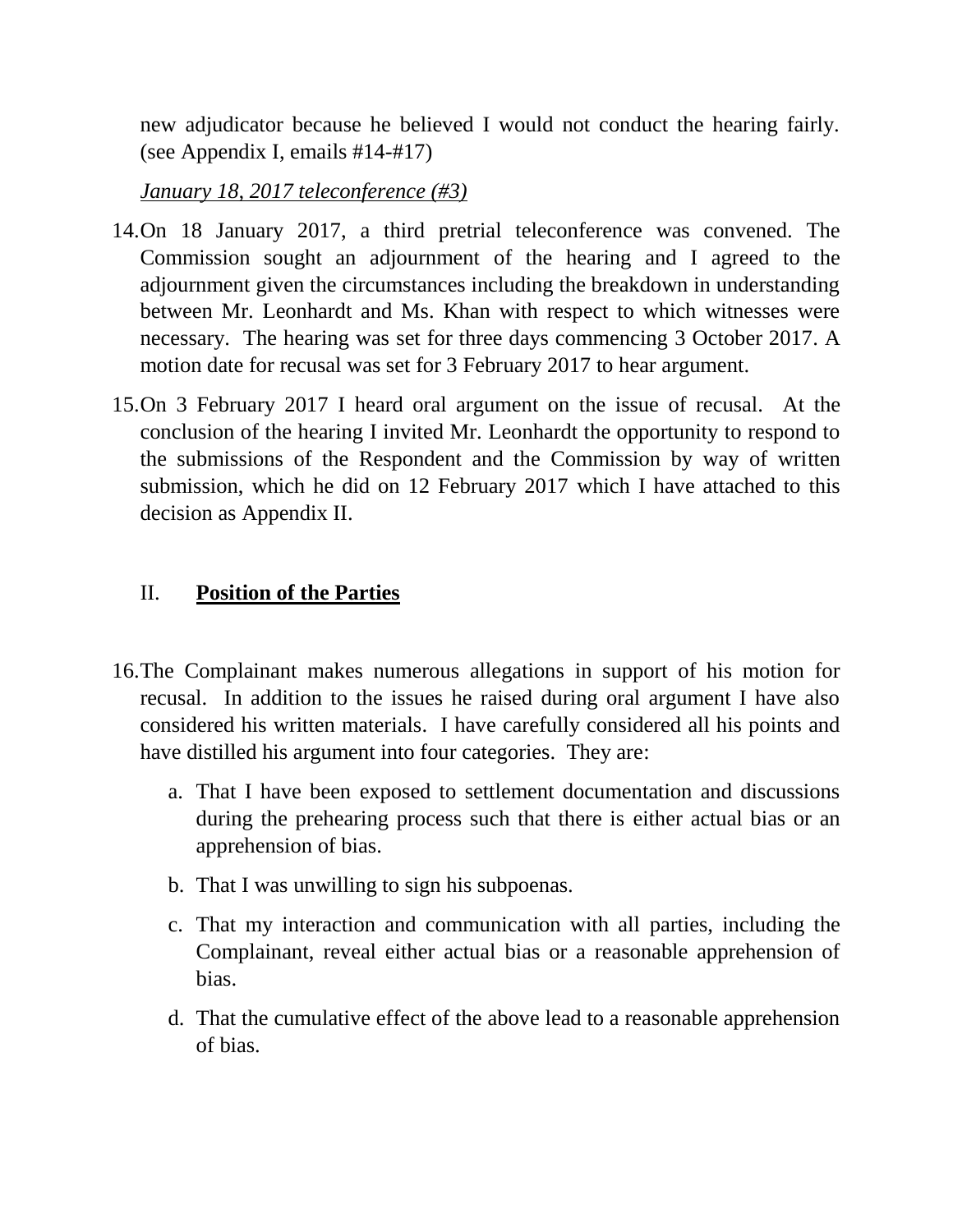17. The Respondent and the Commission are of the view that bias has not been made out.

#### **III. The Law**

18. All parties agree that the governing legal principle and test has been established by the Supreme Court of Canada in *Wewaykum Indian Band v. Canada,* 2003 SCC 45 (CanLII), [2003] 2 S.C.R. 259:

 [60] In Canadian law, one standard has now emerged as the criterion for disqualification. The criterion, as expressed by de Grandpré J. in *Committee for Justice and Liberty v. National Energy Board, supra*, at p. 394, is the reasonable apprehension of bias:

 … the apprehension of bias must be a reasonable one, held by reasonable and right minded persons, applying themselves to the question and obtaining thereon the required information. In the words of the Court of Appeal, that test is "what would an informed person, viewing the matter realistically and practically — and having thought the matter through — conclude. Would he think that it is more likely than not that [the decisionmaker], whether consciously or unconsciously, would not decide fairly."

19.In *R v. S. (R.D.),* 1997 CanLII 324 (SCC), [1997] 3 S.C.R. 484, the Supreme Court of Canada confirmed at paragraph 112 that there requires a real likelihood or probability of bias and that "mere suspicion" is not enough. Further, the reasonable person must also be "informed." Cory J. wrote:

[111] ... [T]he reasonable person must be an informed person, with knowledge of all the relevant circumstances, including "the traditions of integrity and impartiality that form a part of the background and apprised also of the fact that impartiality is one of the duties the judges swear to uphold"….

[113] ... Indeed an allegation of reasonable apprehension of bias calls into question not simply the personal integrity of the judge, but the integrity of the entire administration of justice. …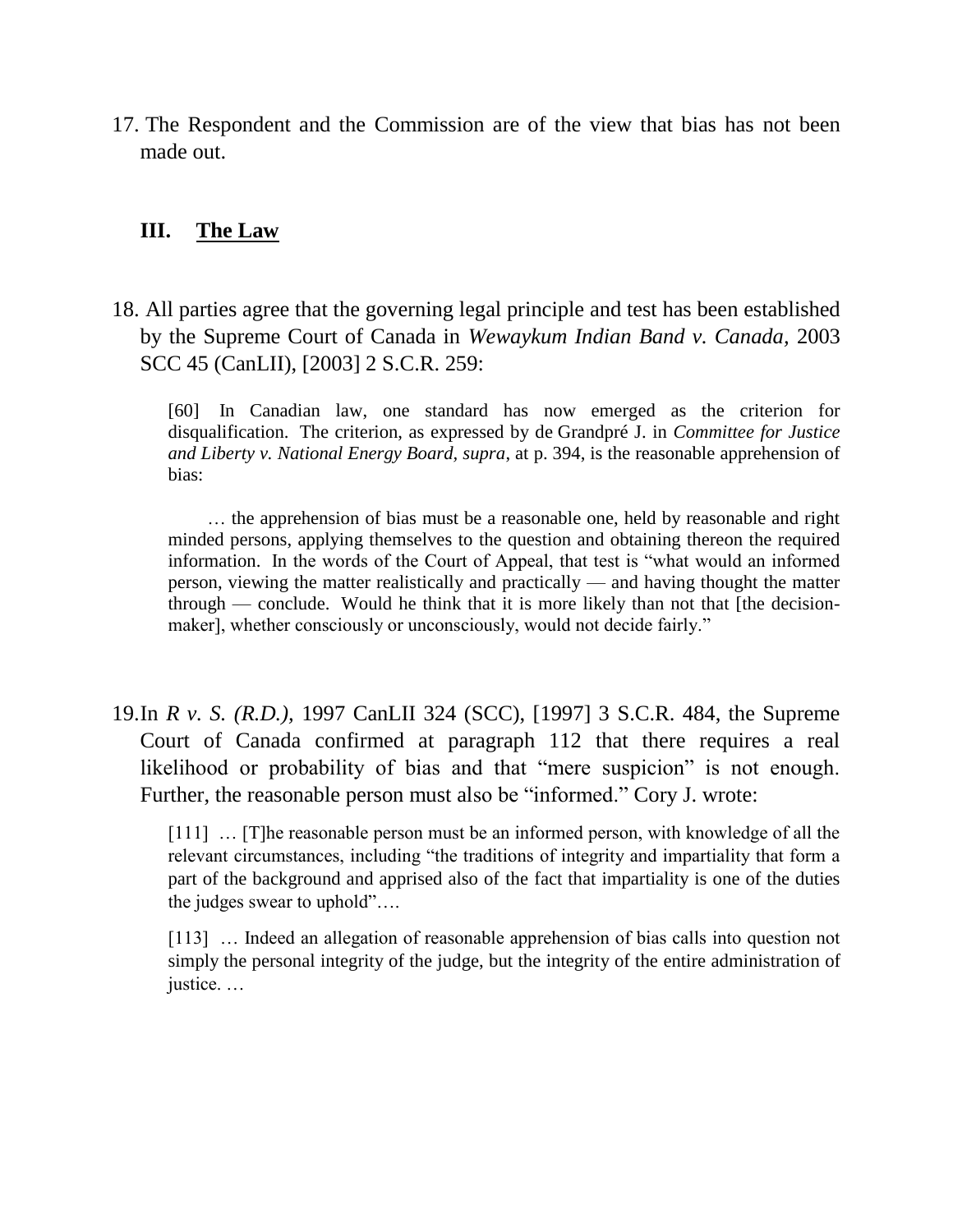- 20. Cases raised by the Complainant where bias has been found are: *Laver v. Swrjeski,* 2014 ONCA 294, *Toronto (City) v. Mangov*, 2014 ONCJ 351, and *Hazelton Lanes Inc. v. 1707590 Ontario Limited*, 2014 ONCA 793.
- 21.In *Laver, supra.* the respondent was a police officer and the appellant was not. The application judge stated during argument that he would have a very difficult time making a finding of credibility against a police officer because he had known the police officers previously when he was a criminal lawyer and knew them to be honest. The application judge found in favour of the respondent (police officer) and rejected the evidence of the (civilian) appellant. On appeal Feldman J wrote:

[25] Applying the test for reasonable apprehension of bias, in my view it is clear that a reasonable observer would conclude that it was more likely than not that, consciously or unconsciously, the application judge would not impartially decide whom to believe. The application judge's comments indicate his partiality to the evidence given by police officers. Even though he gave other reasons for deciding whose evidence he believed, those reasons are tainted by his comments.

- 22. *Mangov, supra*, involved the appeal of a traffic conviction. The Appellant pleaded "not guilty" to a speeding infraction to which the presiding justice of the peace complained it would have been better to plead guilty. The presiding justice asked the Appellant's agent, "how many trials do I have to do for speeding before people understand?" The justice also curtailed the Appellant's cross-examination and found the Appellant guilty. Justice Nakatsuru, on appeal, decided that the comments made at the start of the trial and the related exchanges during cross-examination raised a reasonable apprehension of bias in favour of the prosecution and allowed the appeal and entered an acquittal.
- 23.I have also reviewed *Hazelton Lanes Inc. v. 1707590 Ontario Limited*, *supra.*  and *Lloyd v. Bush, supra.* which were provided by the Complainant as instances were bias had been made out.

### **IV. Analysis**

*A. Settlement Documents & Discussions*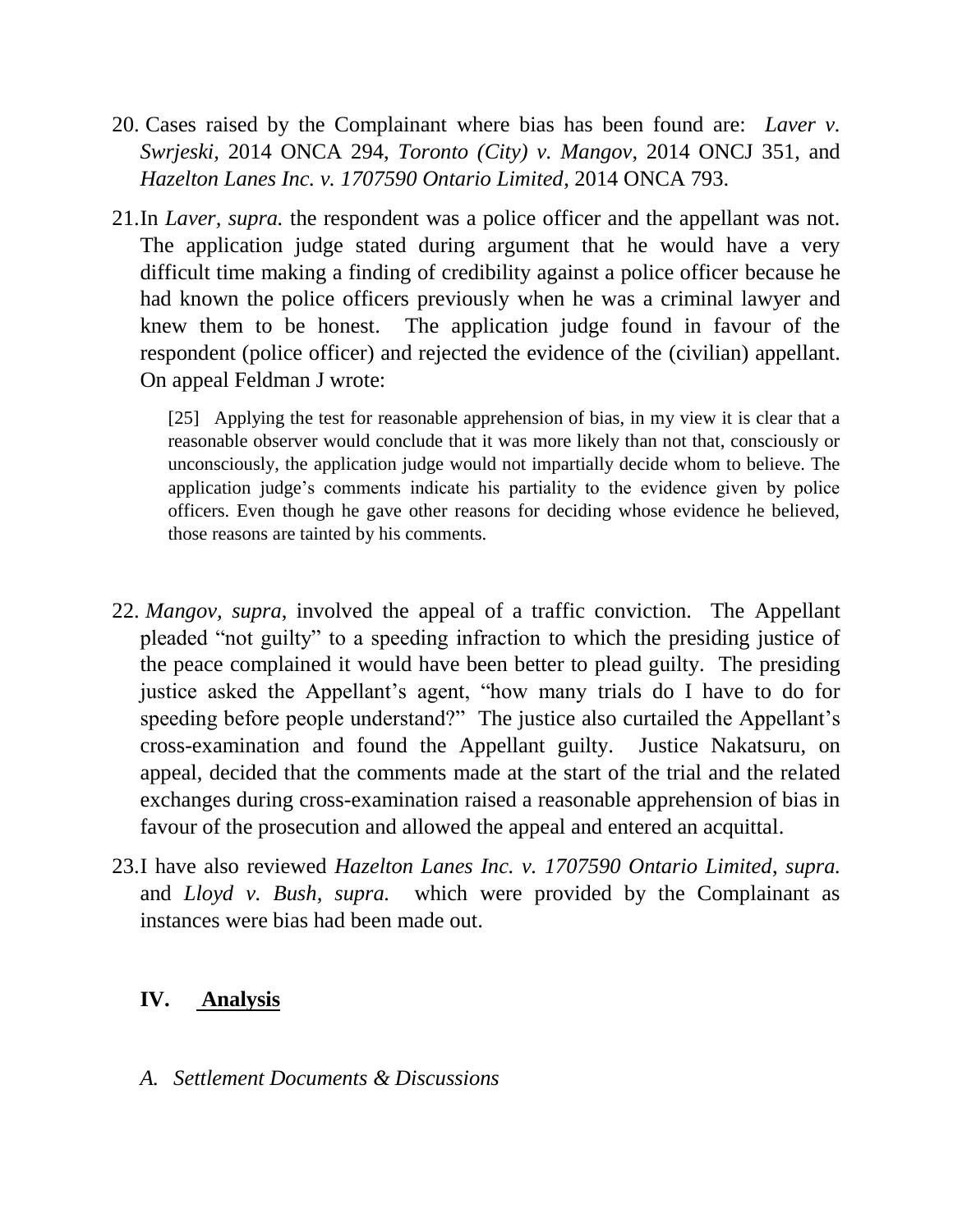24. A review of the jurisprudence establishes that the test for bias is: what would a reasonably informed person, with knowledge of the tradition of fairness of our judicial and adjudicative process, conclude? The threshold is high and the onus is on the Applicant to show bias. As Joyal J. put it in *Kalo v. Manitoba (Human Rights Commission),* 2008 MBQB 92:

[25] In addressing the applicable test, I note again that the onus of demonstrating bias is a high one, requiring more than surmise and conjecture. Importantly, any apprehension of bias need be a reasonable one, held by a reasonable and right-minded person, applying him or herself to the question and obtaining in that regard the required information. To achieve that "informed" status, the right-minded person requires not only information respecting the facts of a particular case, but knowledge of the tradition of integrity and impartiality underpinning our judicial system.

- 25.The Complainant alleges that my exposure to settlement documents and related discussions has led to a reasonable apprehension of bias.
- 26. My response after receiving the settlement document was to advise Mr. Leonhardt that I had not opened the attachment. (Appendix I, #1 and #2) Mr. Leonhardt alleges, "you had the email for 8 months, it's pretty reasonable to say that you had ample time and opportunity to look at it, especially after things got "ugly." (Appendix II)
- 27.I infer from this submission that Mr. Leonhardt is alleging that I either did read the document or that my possession of the document *per se* leads to a reasonable apprehension of bias because I had the opportunity to view the document.
- 28.With respect, this assertion is based on surmise and conjecture. A reasonable and informed person with knowledge of the tradition and integrity of our judicial and adjudicative system would conclude an Adjudicator would not wilfully and knowingly expose himself or herself to irrelevant, possibly prejudicial information. I wish to make clear that I have not opened the settlement document that was sent to me by Mr. Leonhardt.
- 29.Mr. Leonhardt complains that I have "seen many emails that include settlement and mediation discussion" but I have carefully reviewed all emails that I have received from all parties and I cannot agree with this assertion.
- 30.Even if I had been exposed to settlement documents and discussions I would not conclude that it would lead to a reasonable apprehension of bias. Counsel for the Commission provided me with the case of *A.C. v. Pembridge Insurance*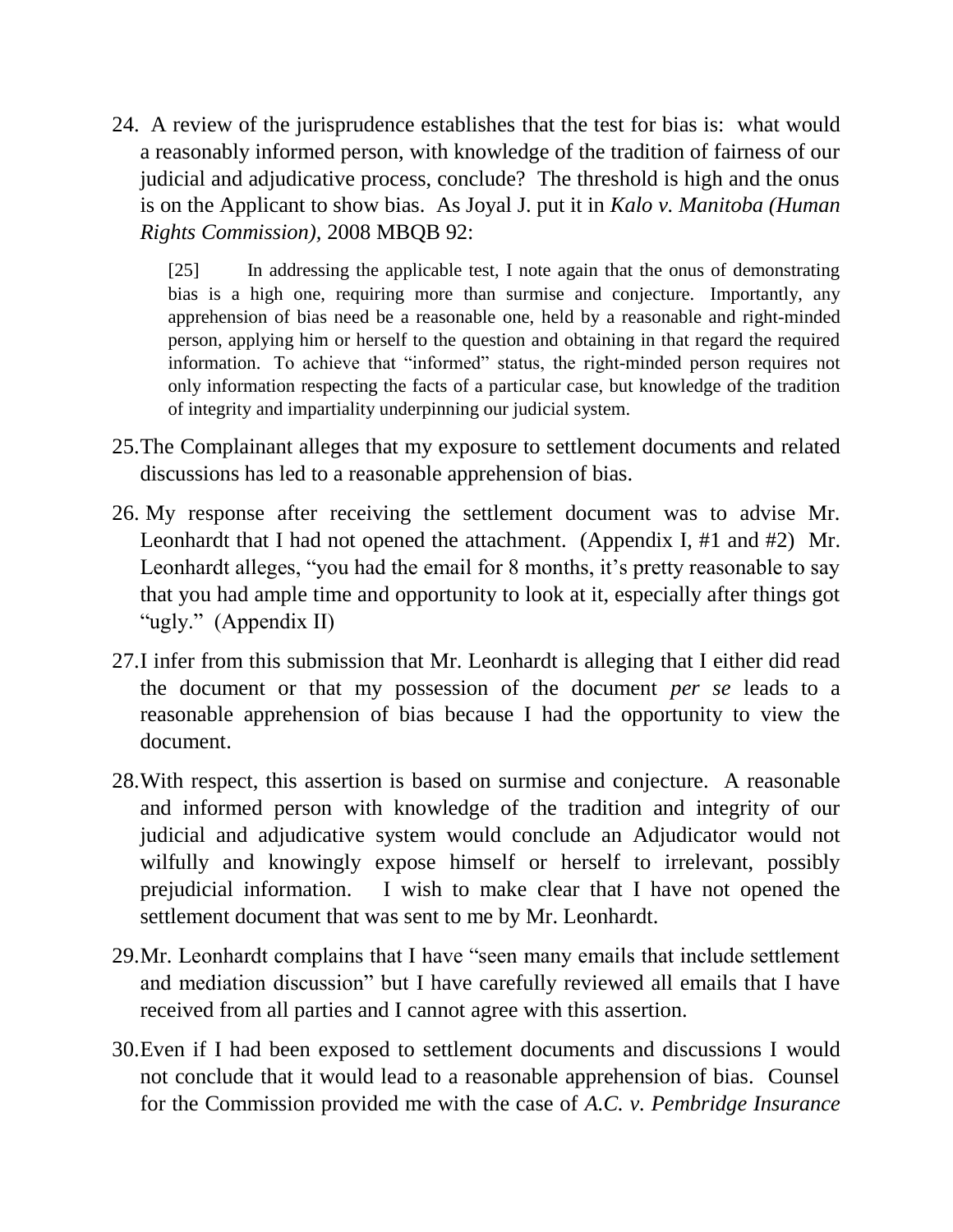*Co.,* [2014] O.F.S.C.D. No.81. That case cites with approval *Allstate Insurance Co. of Canada v. Sharma,* 2009 CanLII 71001. In *Allstate* the respondent had blurted out settlement discussions during her cross-examination. The arbitrator advised Ms. Sharma that the process was difficult and suggested that she try resolving her issue with Allstate. Allstate appealed on the basis of reasonable apprehension of bias but was unsuccessful. Leitch, J. writing for a panel of three wrote at paragraph 45:

[45] We are satisfied that there is no reasonable apprehension that Arbitrator Wilson may not act impartially. The fact that settlement information was disclosed to Arbitrator Wilson in the circumstances described above, does not raise a reasonable apprehension of bias. He assumed for the purposes of his decision on the mistrial motion that a settlement offer was disclosed because at that time there was a factual dispute as to whether that disclosure had in fact been made. He was correct in stating that disclosure of settlement information does not always mandate the declaration of a mistrial. He considered the case cited by Mr. Grossman, *Webber*, and distinguished that decision from the circumstances before him. The fact that he also referred to other decisions does not create a reasonable apprehension of bias. He carefully considered Mr. Grossman's submissions and outlined the reasoning which led to his conclusions.

# *B. That I was unwilling to sign the subpoenas*

- 31.Mr. Leonhardt alleges bias because on 12 January 2017 he requested my assistance with subpoenas. He alleges that my response was to "not deal with his request" but instead to set up a pretrial teleconference. (Appendix II)
- 32.However, this assertion must be examined in context. Mr. Leonhardt did not attend the 3 January 2017 pretrial teleconference. I am mindful that he is a selfrepresented litigant, but even so, he knew or ought to have known that one of the purposes of the 3 January 2017 teleconferences was to confirm witnesses and send out subpoenas. Counsel for the Commission, Ms. Khan in her 20 December 2016 email (Appendix I, email #3) indicated that she was requesting a teleconference because she may request subpoenas with respect to several Respondent employees.
- 33.I accept that there was a breakdown between the Commission and Mr. Leonhardt's understanding of which witnesses were required and I accept that Mr. Leonhardt believed that the Commission would request subpoenas for these witnesses. But counsel for the Commission is not counsel for the Complainant.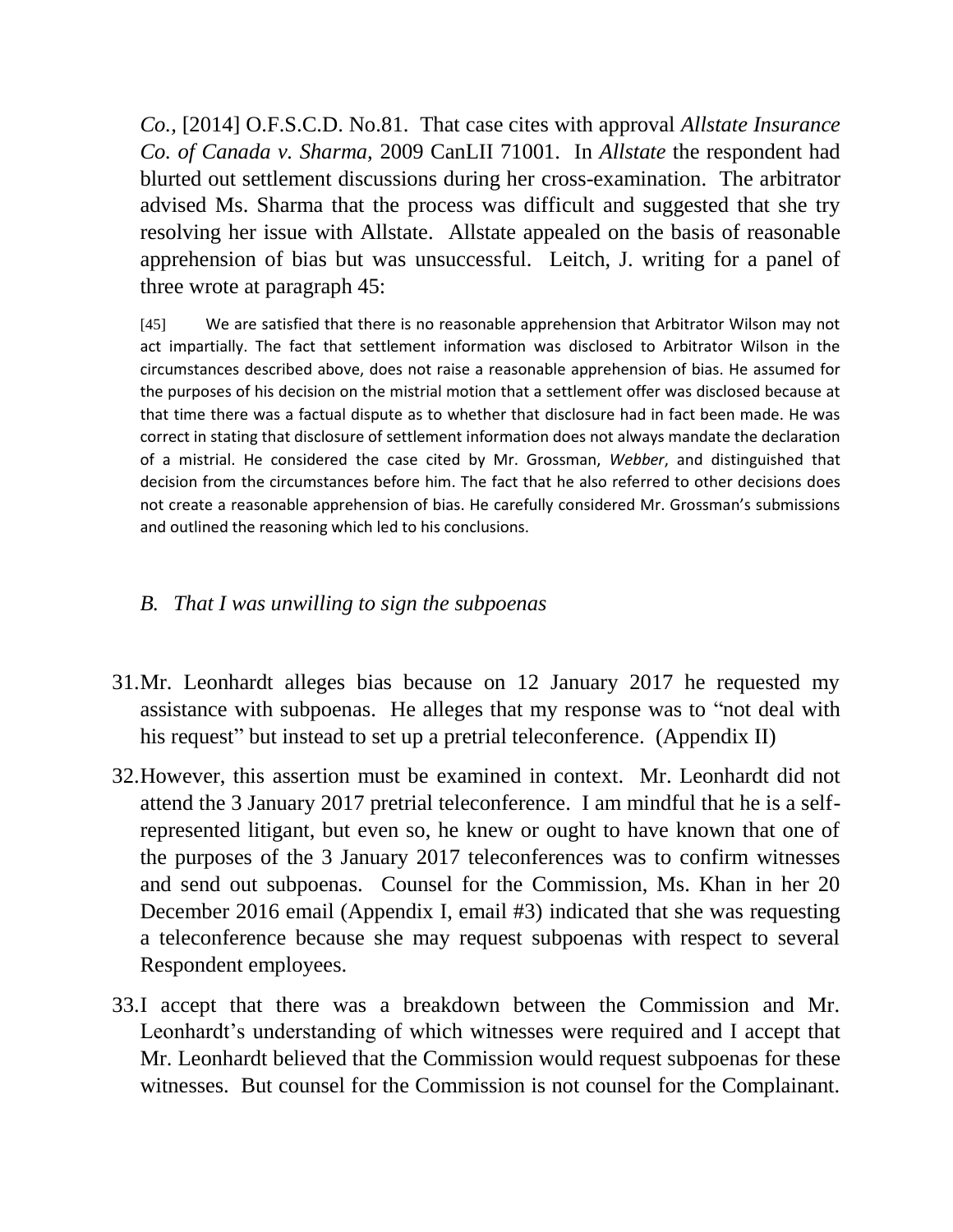It is true that often the Commission and the Complainant's interests are aligned and therefore their strategies are similar - but not always.

- 34.Unfortunately, Mr. Leonardht was unable to attend the teleconference. Had he attended this teleconference like he said he would, or sought an adjournment because he was unavailable, this entire issue could have been avoided, because he would have known then that the Commission was not seeking subpoenas for his desired witnesses.
- 35.Given the last minute nature of the subpoena request it comes as no surprise that Mr. Leonhardt did not have all the information necessary to complete the subpoenas. He asked, "[t]here is one individual who the Commission and the Respondent's council *(sic)* are not being forthcoming in providing contact info. I am asking if you could please subpoena her… as I don't have the authority to do so." (Appendix I, email #4) And, "If you could, through your judicial powers please call…or force the respondent to provide you (or myself) with contact info to properly serve her a subpoena…" (Appendix I, email #10)
- 36. My response was this: I do not have access to a computer database that would disclose personal addresses (Appendix I, email #9); that we would deal with his issue at the next pretrial teleconference; that I could not assist him with completing his documents given my role as an impartial adjudicator; and that he should consider getting advice from a lawyer instead. (Appendix I, email #12)
- 37. As has already been mentioned, at the 17 January 2017 teleconference I suggested the remedy of an adjournment to Mr. Leonhardt and none of the other parties were opposed. Mr. Leonhardt was given an opportunity to consider his options and the teleconference was recessed from the morning to the afternoon. Mr. Leonhardt did not call in for the afternoon teleconference. On 18 January 2017 I granted the adjournment.
- 38. In my view a reasonable informed person would not conclude that the above exchange supports a finding of bias or an apprehension of bias. Mr. Leonhardt advised he wanted to have witnesses present that he described were the "core" of his case but he did not have all the information that he needed to subpoena them. An adjournment was a reasonable solution to Mr. Leonhardt's issue and I granted the adjournment.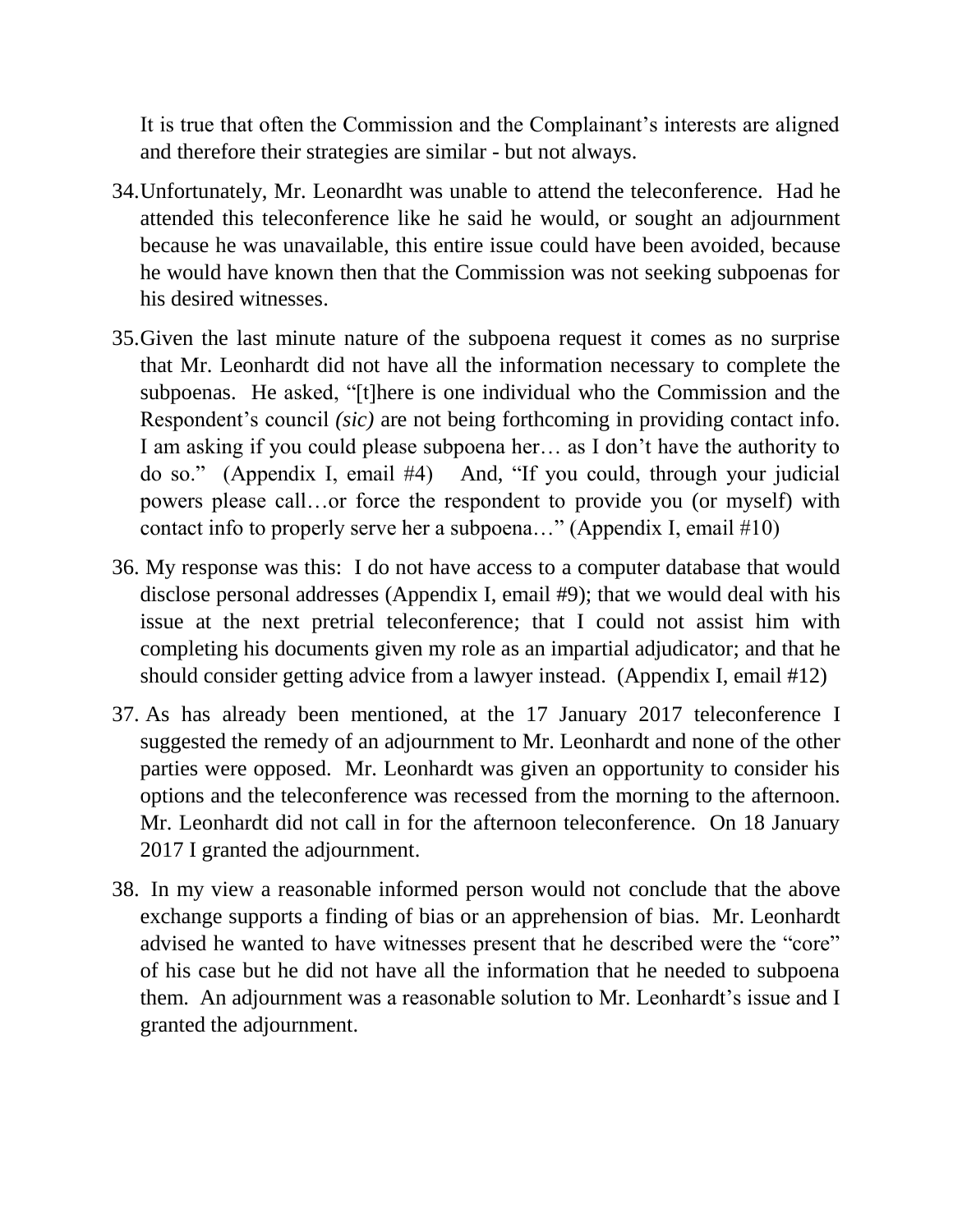- *C. That my interaction with the Complainant, the Respondent or the Commission, or the actions of the Complainant themselves raise a reasonable apprehension of bias.*
- 39. I have carefully considered the Complainant's allegations that he raised both at the hearing on 3 February 2017 and in his written submissions (Appendix II).
- 40. Allegations that I was "demeaning," "degrading", or that I "lambasted" the Complainant are simply not supported in the documents nor was that the case during the hearing or teleconferences. (Appendix II)
- 41. My suggestion to the Complainant that he should consult with counsel was not an insinuation that he was incompetent but, was a reasonable one considering Mr. Leonhardt is an unrepresented litigant dealing with the possibility of having to proceed to a hearing without his witnesses under subpoena. It was a situation, in my view, that would be complicated for an unrepresented individual and therefore my suggestion was entirely appropriate.
- 42. Mr. Leonhardt's action of contacting the Chief Adjudicator to ask for me to be replaced, or by sending me emails that may have been relatively informal do not support an apprehension of bias. Once again, a reasonably informed person having considered our correspondence would not find an apprehension of bias or actual bias.
	- *D.* That the cumulative effect of the above lead to a reasonable apprehension *of bias.*
- 43. I have carefully reviewed the allegations raised by the Complainant as a whole. I have considered if the cumulative effect discharges the Complainant's onus. I find it does not. With respect, the Complainant has not made out a reasonable apprehension of bias. A review of all the allegations taken as a whole fail to meet the standard required for me to recuse myself. I am mindful of the comments of Joyal J in *Kalo, supra.:*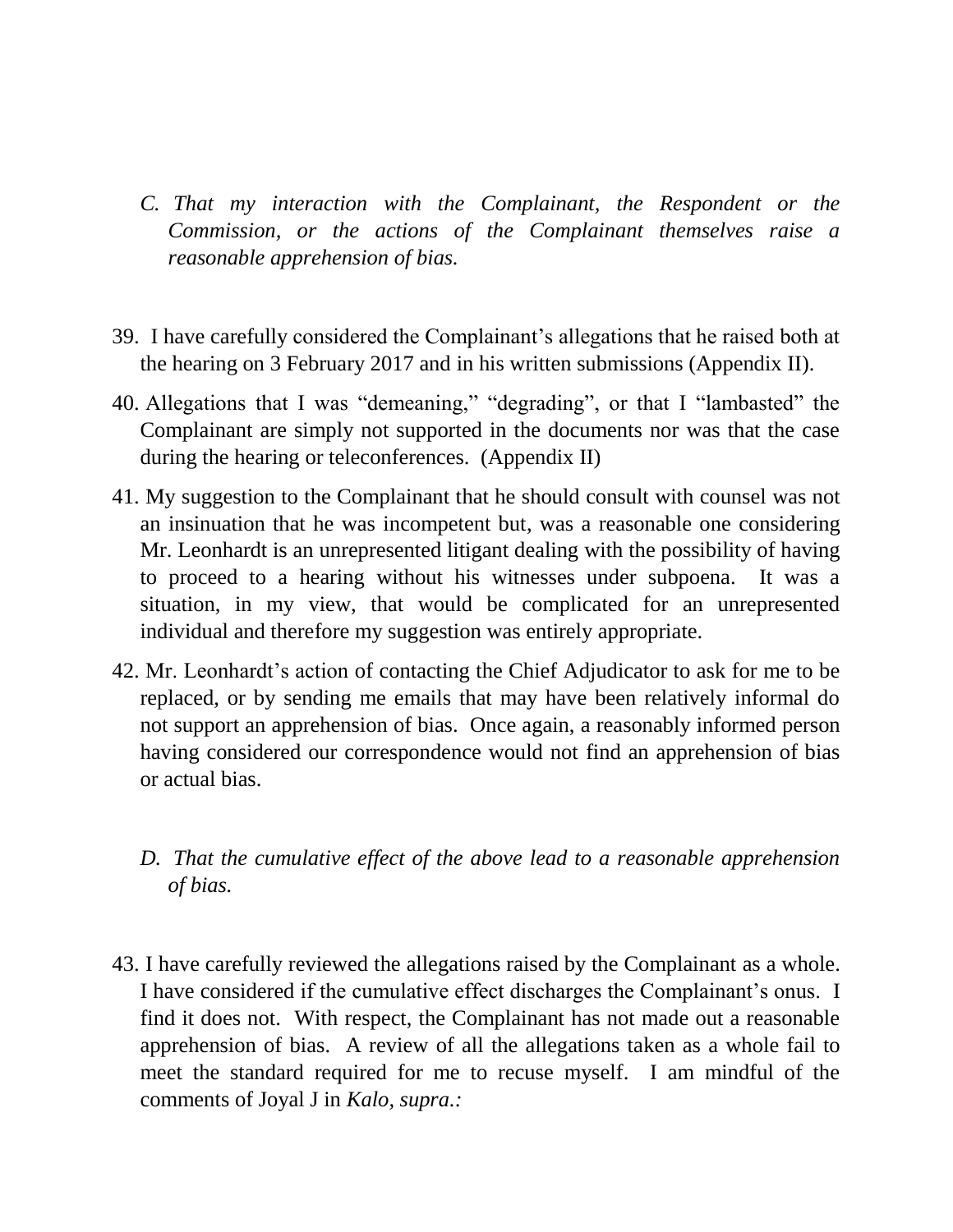**[34]** There are few challenges for a judge more fundamental than allegations of bias. Such allegations must be addressed seriously. However, when met with a challenge to his or her impartiality, before a reflexive recusal occurs, a presiding judge must be sure that he or she has not opted for an analytical shortcut. Such a shortcut occurs when recusal takes place based on a vague and unfocused reference to a "possible perception" on the part of the public.

**[35]** While a conscientious concern about the perception of the public (and that of the challenging party) is undeniably subsumed in any analysis on a motion for recusal, it does not displace the more precise and rigorous question that has to be posed: "What would an informed person, viewing the matter realistically and practically — and having thought the matter through — conclude?"

**[36]** Applications for recusal can be complex and difficult and are always fact-specific. Nonetheless, decisions to recuse made without adequate attention to all aspects of the applicable test and made in the absence of sufficient evidence to discharge the moving party's burden, risk betraying the presumption of impartiality. Such unjustifiable decisions also risk trivializing the solemnity of the judicial oath. Rather than enhancing the judicial role and legitimatizing particular results, decisions to recuse in those circumstances become inadvertent abdications of duty.

# **V. Conclusion**

- 44. There is no evidence that I acted arbitrarily, capriciously, or denied the Complainant procedural fairness. For all these reasons, I decline to recuse myself.
- 45.I make one last comment. The nature of litigation requires adjudicators to make decisions that may be for or against a party to the proceedings. My decision today to dismiss the Complainant's application ought not to be seen by him as yet another instance of "bias." On the contrary, I am absolutely committed to ensuring a fair hearing and deciding this case on the merits.

DATED:  $5<sup>th</sup>$  day of April, 2017

"Dan Manning"

\_\_\_\_\_\_\_\_\_\_\_\_\_\_\_\_\_\_\_\_\_\_\_\_\_\_\_

**Dan Manning Adjudicator**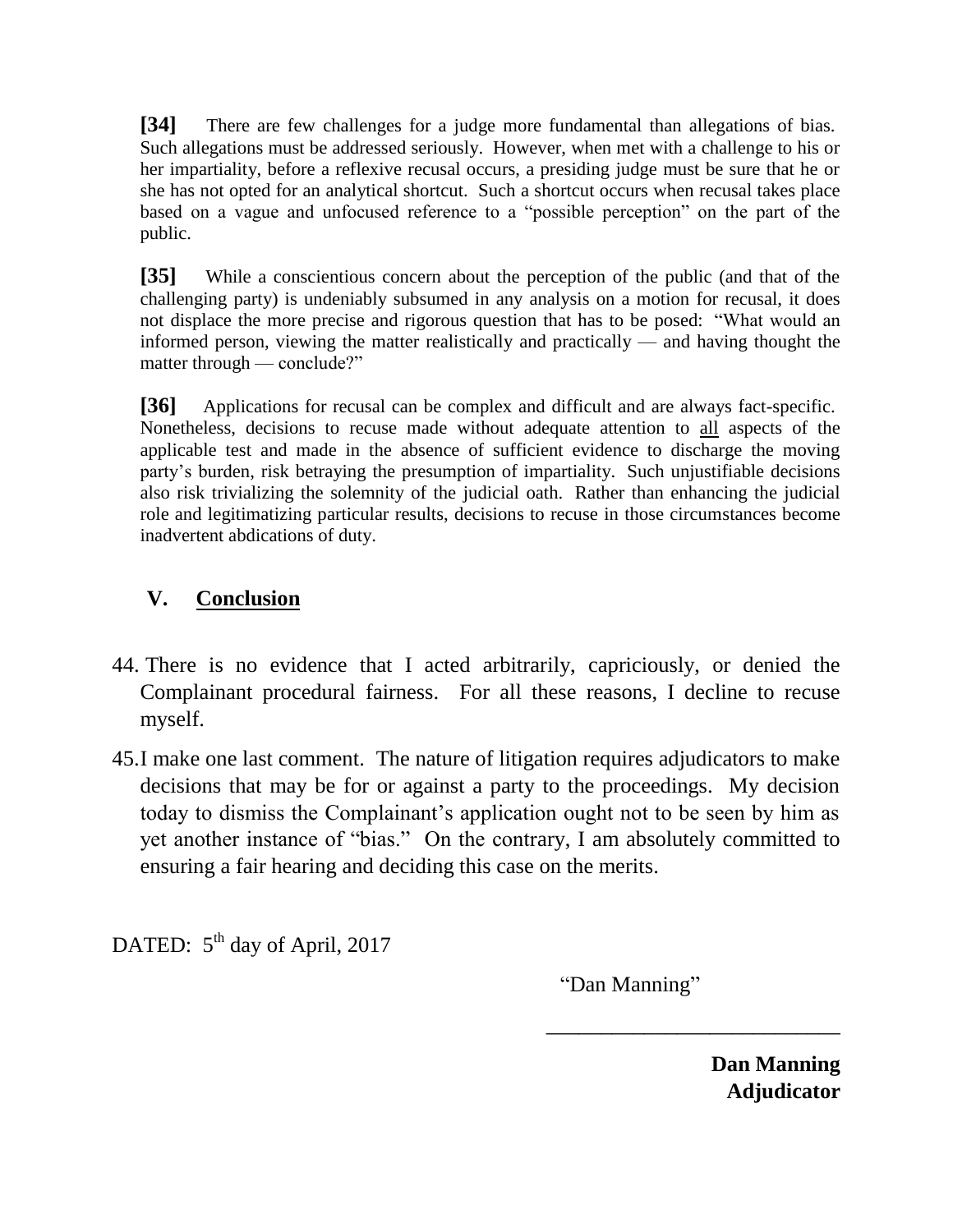# **Appendix I**

(Except as otherwise noted all exchanges are by email and are shared with the Commission, the Respondent, the Complainant, and the Adjudicator either at the time, or later by way of email thread.)

# 1. May 19, 2016 at 11:17 AM from Daniel Leonhardt (to adjudicator only)

Hi Dan,

Daniel Leonhardt here. I received your letter late last week, sorry for not responding sooner as I was waiting to hear back from the MHRC. I'm expecting something from them later this week / early next week, once I have that I'll know a little more on how to proceed.

In order for you to get better acquainted with the case, I've attached my 5 page submission which was provided to the Human Rights Board of Commissioners in response to the Respondents settlement offer.

I look forward to speaking with you, regards.

# 2. May 27, 2016 at 11:19 AM from Daniel Manning

Hi Mr. Leonhardt, it's important that any communication with me be copied to all other parties please. I did miss your May 19th email and I have not opened the attachment.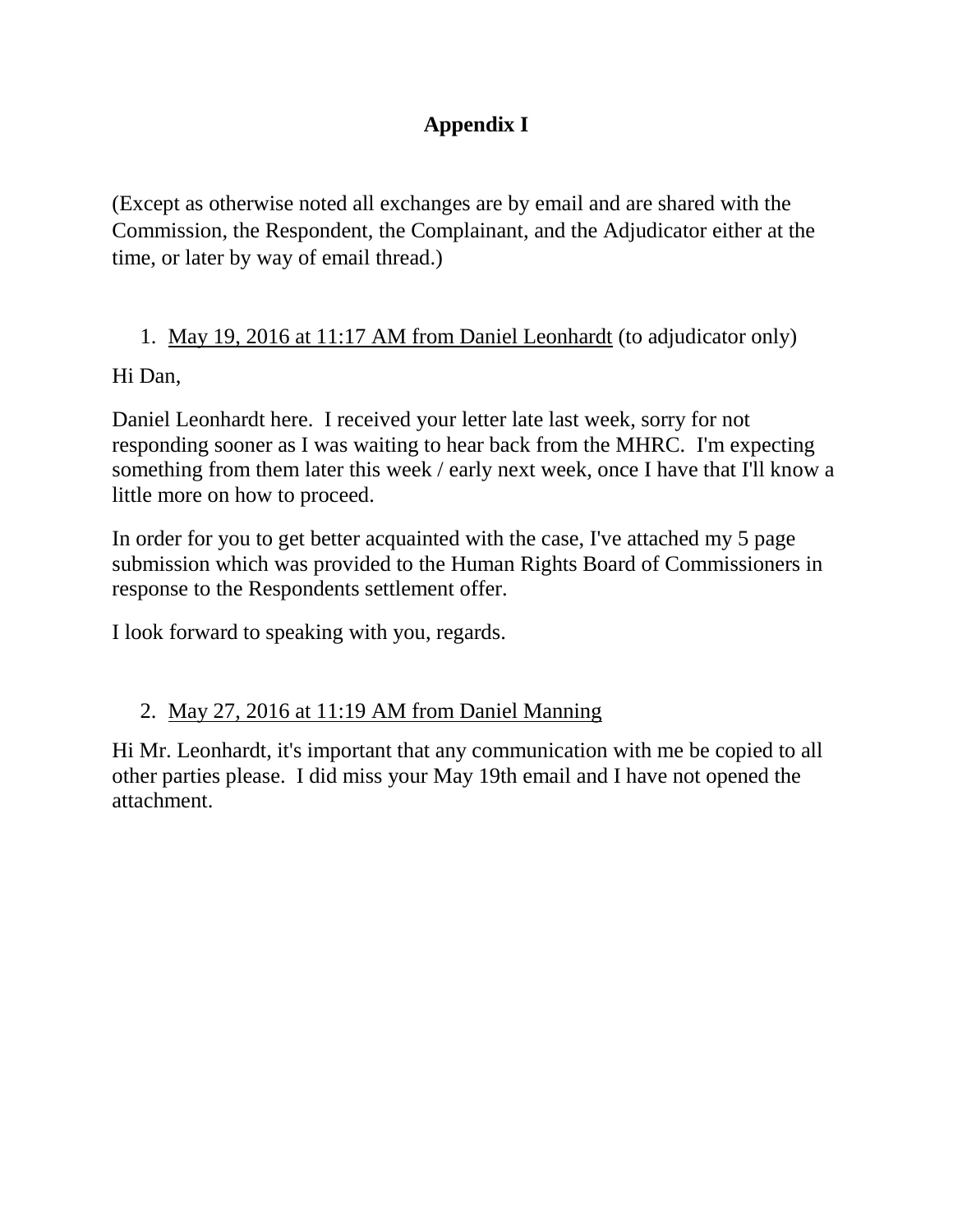# 3. December 20, 2016 at 10:15AM from Isha Khan

On 12/14/2016 6:01 PM, Khan, Isha (JUS) wrote:

# **Subject: Leonhardt v. Government of Manitoba: Request for Pre-hearing Conference**

Dear Adjudicator Manning,

I am writing to update you with respect to hearing preparation. Mr. Keith Labossiere and Ms Kersey are now acting for the Government of Manitoba on this matter. Mr. Leonhardt remains self-represented, but continues to work closely with me in my role as Commission counsel with carriage of the complaint.

As directed, in late September or early October, the Commission provided a list and copies of documents to the Respondent with a view to preparing an Agreed Book of Documents. There has been some minimal further document exchange and we expect that a few more documents will still be exchanged by the parties. The Commission is optimistic that we can still come to some agreement by way of an Agreed Book and further documents can be entered through the witnesses if need be.

As directed, the Commission has conveyed its list of witnesses to the Respondent. We are however, still waiting for confirmation from the Respondent as to whom they will be calling as witnesses. We would appreciate your firm direction on this point, as the Commission may request subpoenas with respect to a number of Respondent employees who will be key to speak to a number of the documents that we expect to put before you.

The Commission is pleased to prepare the public hearing notices and will forward those to you by the end of this week for publishing in the Winnipeg Free Press and on our website. Kindly advise if you wish us to arrange for service.

Finally, we will continue to pursue the possibility of a resolution, but with the holiday season approaching and the hearing to commence on January 23, we believe it may be a good idea for all parties to convene by way of a prehearing teleconference or in person, in advance.

We can be available by phone at any time next week. We look forward to hearing from you.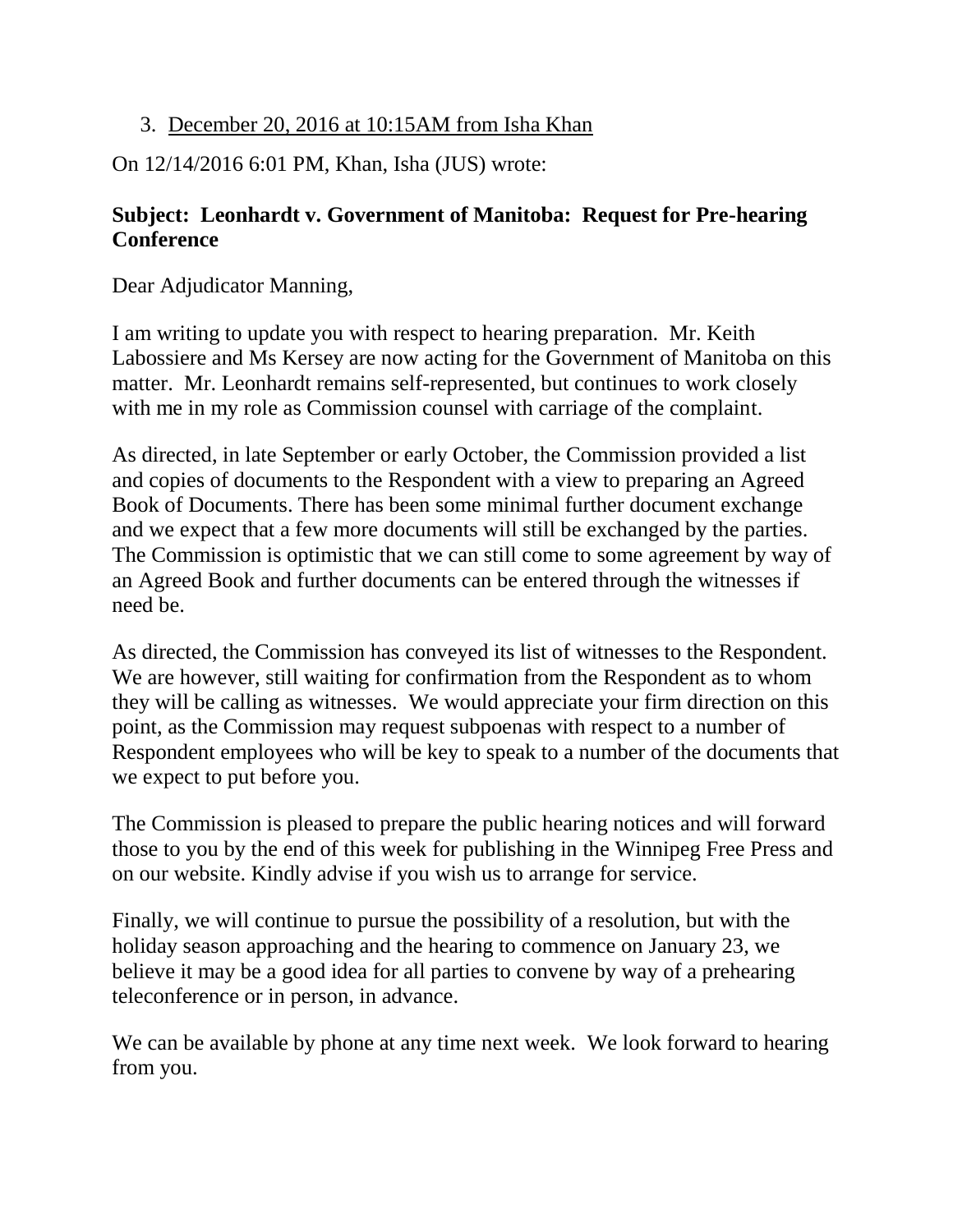## 4. January 12, 2017 at 12:08PM from Daniel Leonhardt

**Subject:** Subpoena of Witnesses Required

Hello Mr. Manning,

I have requested several times for multiple witnesses to be called but this has yet to be done.

Isha has just advised me today that you would provide me with the subpoena but later sent me a template.

- Should I fill it out for each party I'm requesting then deliver it to you for signature then send it to the respective party?

- There is one individual who the Commission and the Respondent's council are not being forthcoming in providing contact info. I am asking if you could please subpoena her, it's Gisela Rempel as I don't have the authority to do so.

Your time and assistance is greatly appreciated.

Regards, Daniel

# 5. January 12, 2017 at 1:13PM from Isha Khan

**Subject:** RE: Pre-hearing matters

Dear Adjudicator Manning,

This email is to clarify and also perhaps update you further since our pre-hearing teleconference. Mr. Leonhardt has confirmed that he will be taking an active role in the adjudication of his complaint.

**Witnesses:** The Commission will be calling one witness, Mr. Leonhardt. My understanding is that Mr. Leonhardt wishes to call other witnesses, some of whom the Respondent has already identified as their witnesses and in particular one former employee of the Respondent, whom he is unable to locate. I have explained that it is up to you, as adjudicator, to direct the order in which you wish to see us proceed with openings, witnesses, etc., namely to clarify how you wish the Complainant and the Commission (with carriage) to function. If you can give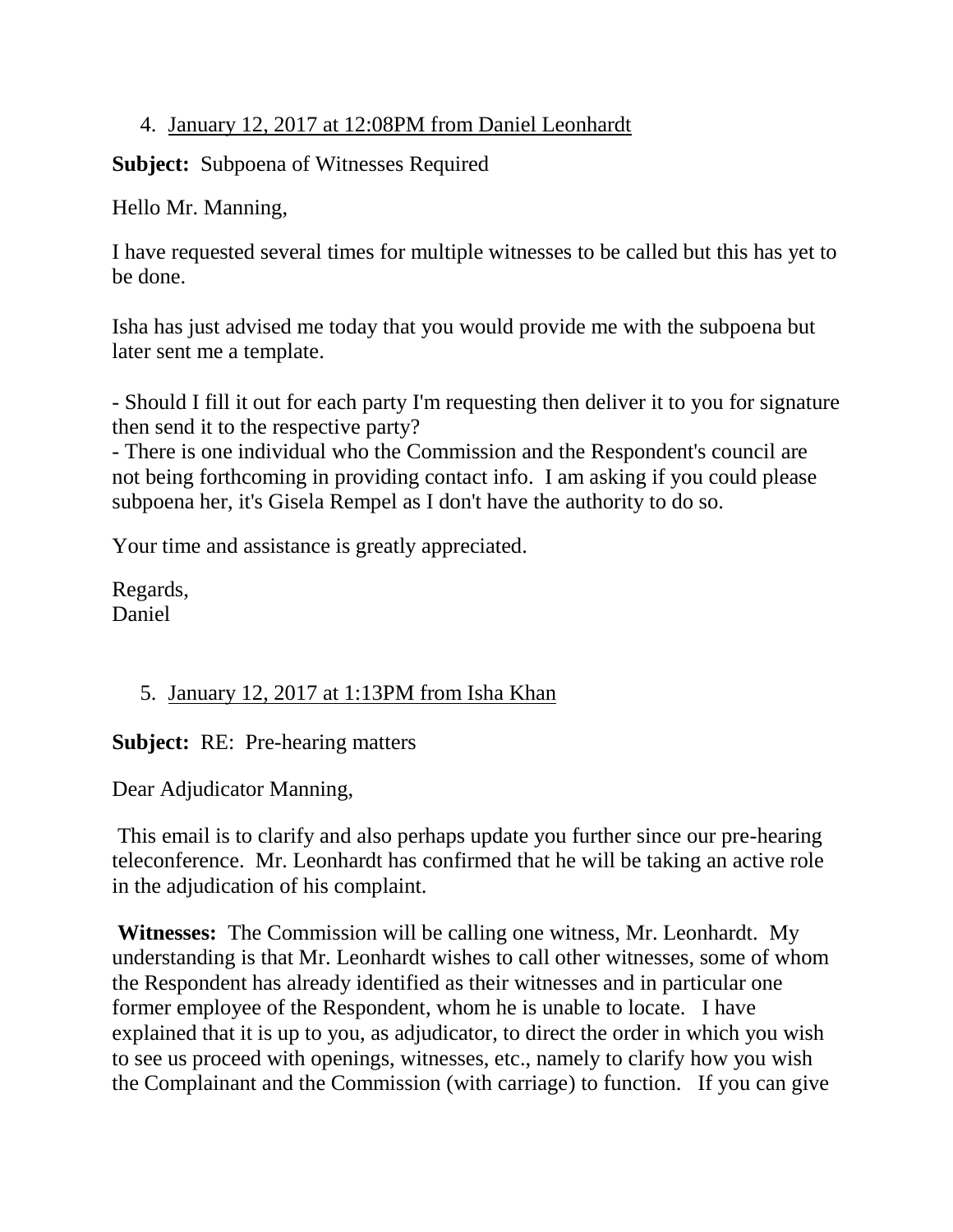us this direction prior to the hearing it will assist all of us in preparing our direct and cross-examinations.

**Agreed Documents and Facts:** It does not appear that we have a formal agreement from all parties regarding an Agreed Book of Documents. I suggest that we will bring a binder compiled with most arguably relevant documents simply to assist with the task of authenticating and marking exhibits. It does not appear that we will have a formal agreement from all parties regarding an Agreed Statement of Facts. If you wish to set a pre-hearing teleconference, kindly advise and I can provide the Commission's services.

Finally, the Notice of Hearing has been submitted for publishing with the correct address.

# 6. January 12, 2017 at 2:05 PM from Daniel Manning

**Subject:** Re: Pre-hearing matters

Let's set another pretrial please. It would be best that we are all clear on all the issues so that the hearing proceeds fairly. It is important that Mr. Leonhardt be a part of the teleconference. How is next week for everyone?

7. A series of emails are exchanged relating to arranging dates that are not reproduced here.

# 8. January 12, 2017 at 5:30 PM from Daniel Leonhardt

**Subject:** Pre-hearing matters

Those times work for me as well.

Adjudicator Manning, apart and independent from this tele-confrence, I still require two former GoM employees subpoenaed. Gisela Rempel and Marni Yasumatsu. I do not have Gisela's contact info, the respondent isn't able or willing to provide so I would need your help in the matter. My understanding is that you can do this through the court system.

Many thanks, I do appreciate your time.

Daniel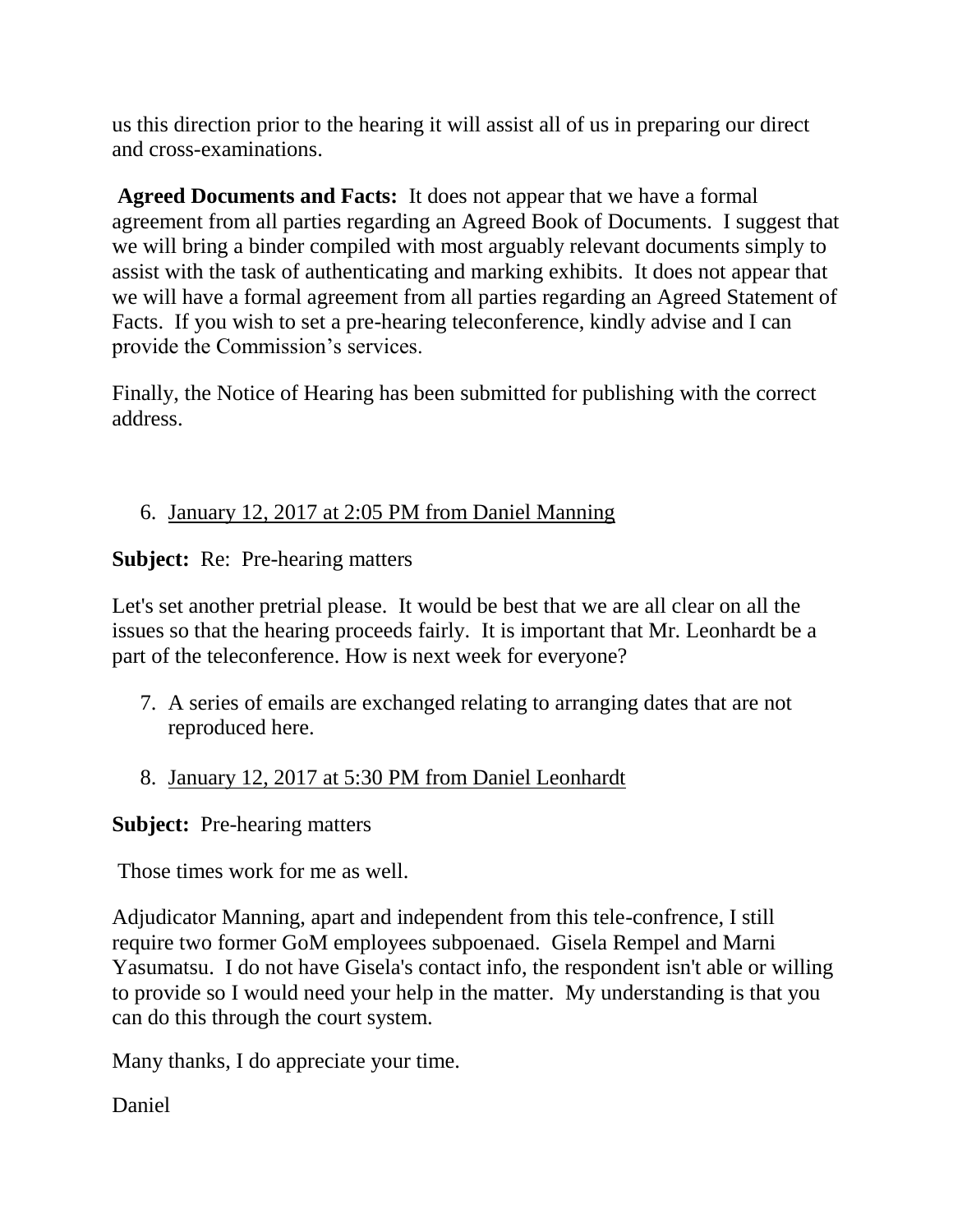## 9. January 12, 2017 at 6:53 PM from Daniel Manning

## **Subject:** Pre-hearing matters

I am available at any time during the 17th. Ms. Khan can you please arrange for a teleconference?

Mr. Leonhardt, we can address the issues of subpoenas during the teleconference although you should know that I do not have access to the court system nor is there any computer database that I have access to that would disclose personal addresses.

# 10.January 12, 2017 at 7:16 PM from Daniel Leonhardt

**Subject:** Pre-hearing matters

Good evening Adjudicator Manning,

Unfortunately this is not something that needs to be discussed next week, nor would waiting until then be fair from my standpoint. She was directly involved in my case prior / during and after my termination (for several years) so I do require her as a witness. I had requested this and was under the impression by the MHRC that she (rather all witnesses that I requested months ago) had been called, I have only been told otherwise this week that the have not.

I have been advised by the MHRC that you - as a representative of our judicial system - have the ability to call upon any witness.

If you could, through your judicial powers please call Gisela Rempel as a witness, or force the respondent to provide you (or myself) with her contact info to properly serve her a subpoena I would appreciate it. Due to the nature of her position (Assistant Deputy Minister for my department) and the fact that she only very recently retired, the respondent (GoM or pension plan) will have her contact info.

If as adjudicator of my case you do not have this authority, please advise who does.

Thank you, respectfully. Daniel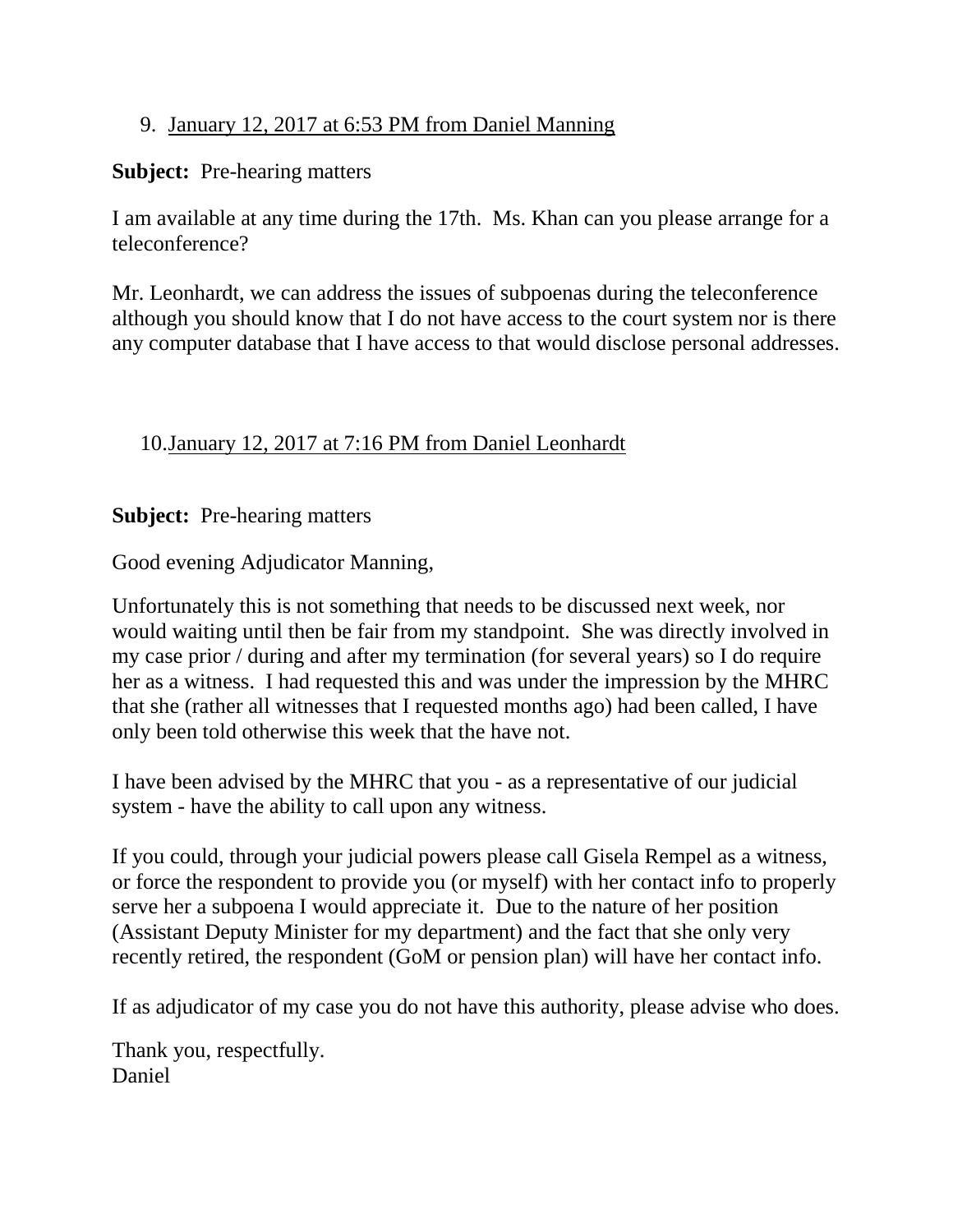## 11.January 13, 2017 at 12:07 PM from Daniel Leonhardt

### **Subject:** Pre-hearing matters

Adjudicator Manning, I would appreciate your response to this email.

I am not prepared to have a teleconfrence or move forward with trial until I have all of my witnesses subpoenaed because these witnesses are the core of the case.

They include the following:

- John Mitchell
- Dean Tokariwski
- Carla Bond
- Ewan Watt
- Marnie Yhasumatsu
- Marion Guinn
- Gisela Rempel

There is a minimum of three days notice required by a witness before a trial, so as you know, if this waits until next week we will not have the time. I was advised by the MHRC last year that all witnesses were going to be called, I was just advised this week that they failed to do so - I had requested confirmation repeatedly in Nov, Dec and Jan.

I require all these parties in order to prove my case in court. Both Ms. Rempel and Ms. Yhasumatsu held senior decision making positions, were active in my termination, documents in their name, I met with them face to face and for these reasons they are required.

Do you as Adjudicator of my case have the authority to call upon Ms. Rempel and Ms. Yhasumatsu? I do not know the whereabouts of Ms. Rempel and require the court's / your assistance in properly subpoenaing her.

Respectfully, Daniel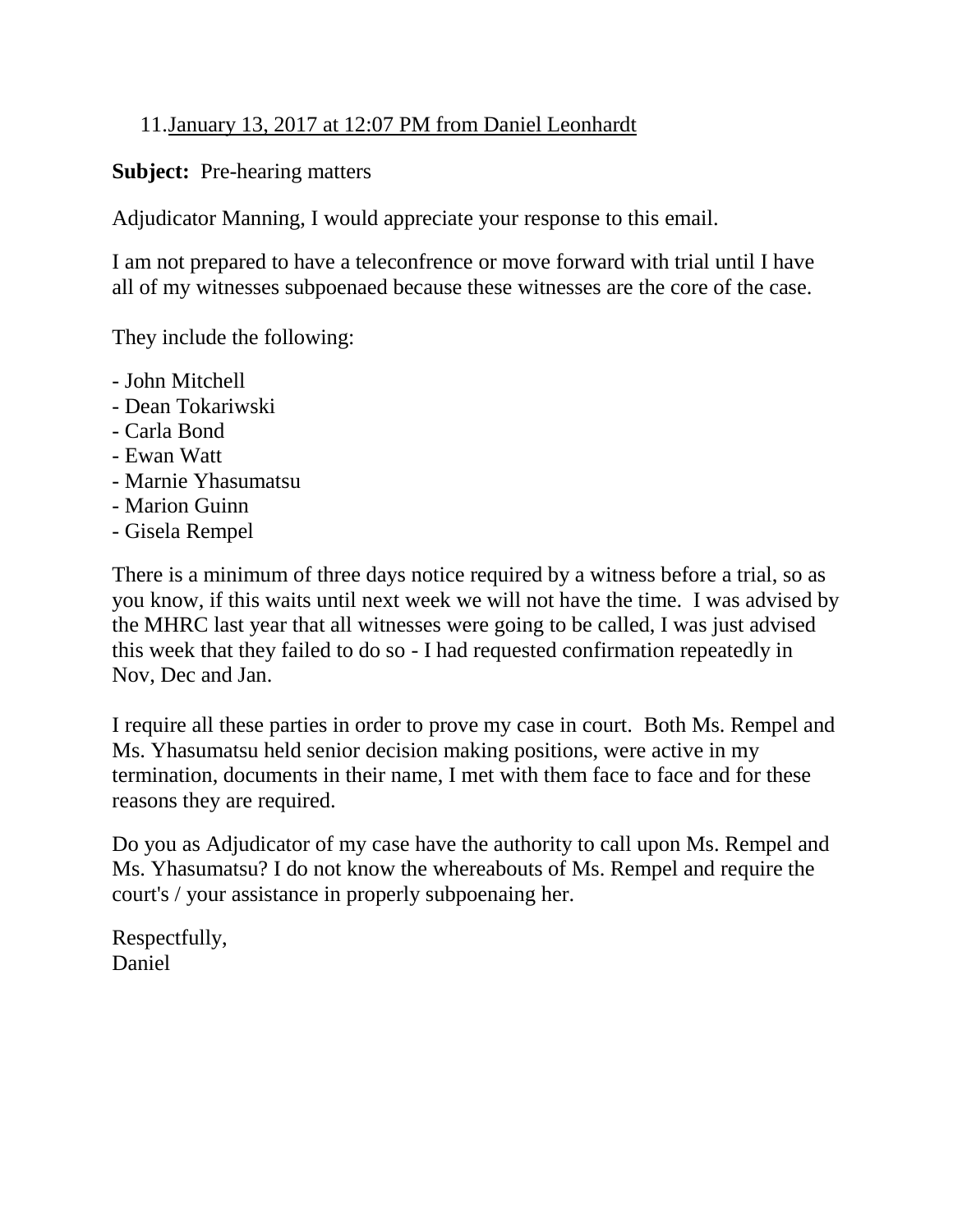# 12.January 13, 2017 at 12:48 PM from Daniel Manning

### **Subject:** Pre-hearing matters

## Mr. Leonhardt,

As you are aware there was a pretrial conference held on January 3, 2017. I was advised by counsel that you were aware of the date and that you were able to call in yet you were not present at that time. The issue you now raise could have been discussed then. I am more than willing to discuss this with you at the next pretrial conference with all parties present. I cannot compel you to attend the January 17 pretrial conference but can tell you that the function of a pretrial conference is to deal with issues such as the one you are now raising.

Mr. Leonhardt, as an adjudicator in this matter I must decide this case in accordance with due process of law. As such, I am not in any position to render any legal advice to you or provide you with assistance completing documentation. I would suggest that you seek independent legal advice to discuss what, if any, remedies are available to you.

That being said, I am optimistic that we will be able to deal with your issues at upcoming pretrial so I look forward to speaking with you then.

# 13.January 13, 2017 at 7:50 PM from Daniel Leonhardt

(this email was sent only to the Adjudicator and the Commission not the Respondent)

# Goodday Adjudicator Manning,

I was out of country on Jan 3rd and under the impression that the witnesses which the MHRC, the respondent and myself agreed on had been called (in Nov as you requested). I asked Ms. Khan to confirm my list with you and all parties that morning before the call. I just found out 2-3 days ago after repeated requests to the MHRC that this was not fulfilled. I have tried diligently over the past 10 days since that call, and is why I engaged you 2-3 days ago.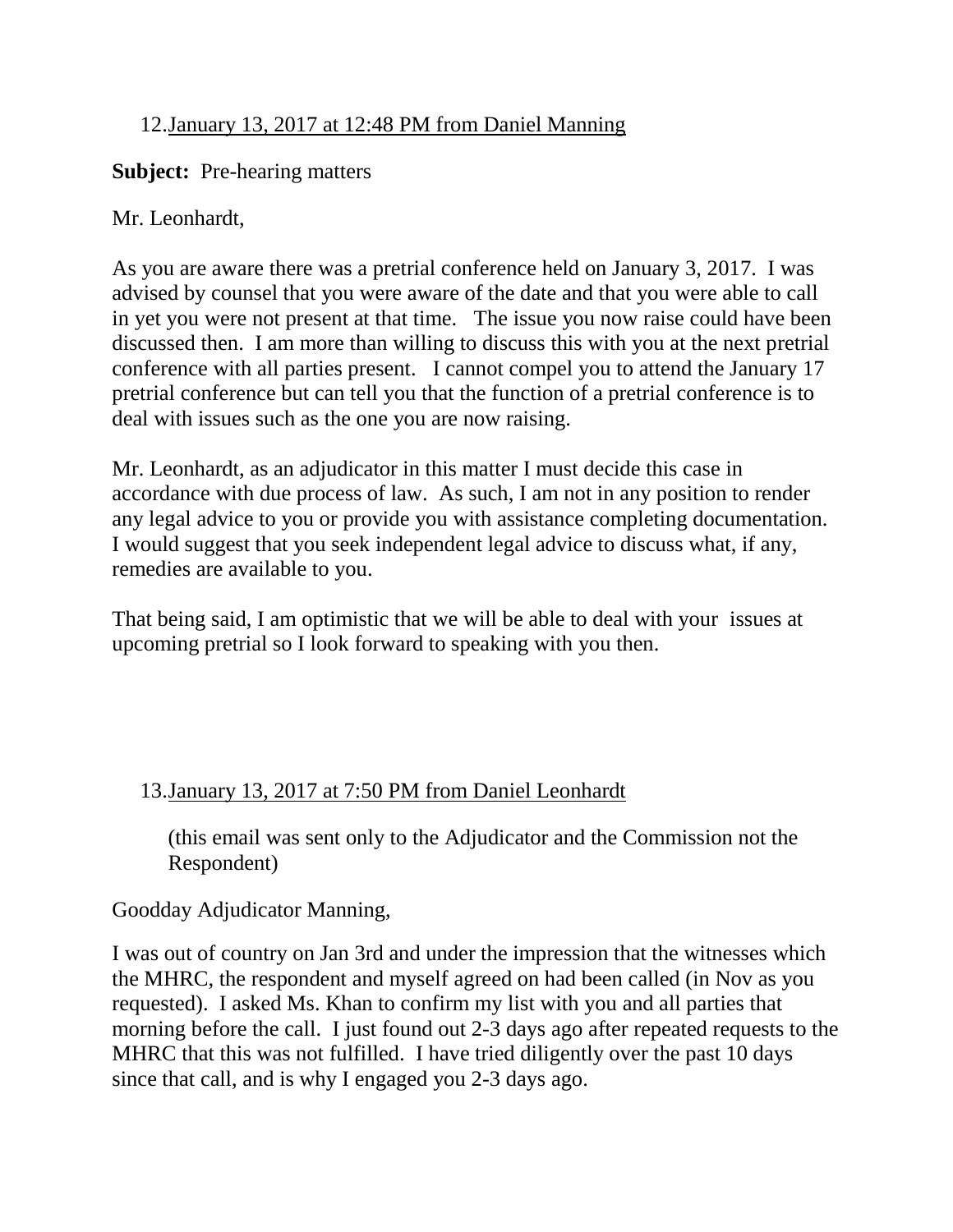Respectfully, I am not asking for legal advice or for you to step out of you defined role. The MHRC website indicates the following under the guide to hearing:

## **Do I need a lawyer?**

No...you may represent yourself. The adjudicator will always make an effort to explain the process in terms understandable to non-lawyer.

The MHRC advised me that you have the authority as judicial body to subpoena people that I can not; as a regular citizen of this city. Regardless if I had a paid for lawyer, s/he would also not have that jurisdiction. I also spoke with a Manitoba Court of Queen's Bench magistrate and a Federal equivalent today and was given the same message - they were not able to subpoena my witnesses because it's a human rights case.

So, I am a non lawyer asking for your effort in assisting with this human right.

I apologize if I used the word 'assistance', what I need is your judicial authority to subpoena a key witness in my case. Her name is Gisela Rempel, I have completed and attached the subpoena to the best of my ability (lacking mailing address) and have also attached Marie Yasumatsu (her contact info do I have). Those forms also require your name or signature, I'm not sure?

I will be more than happy to join into the conference call next week, however as I mentioned earlier, my need for these witnesses is independent of that - this is at the foundation of my case - regardless if the respondents council or the MHRC agrees. I need them.

So please, do whatever is required by law to facilitate my request. I ask for no more or no less and your time is appreciated.

Regards. Daniel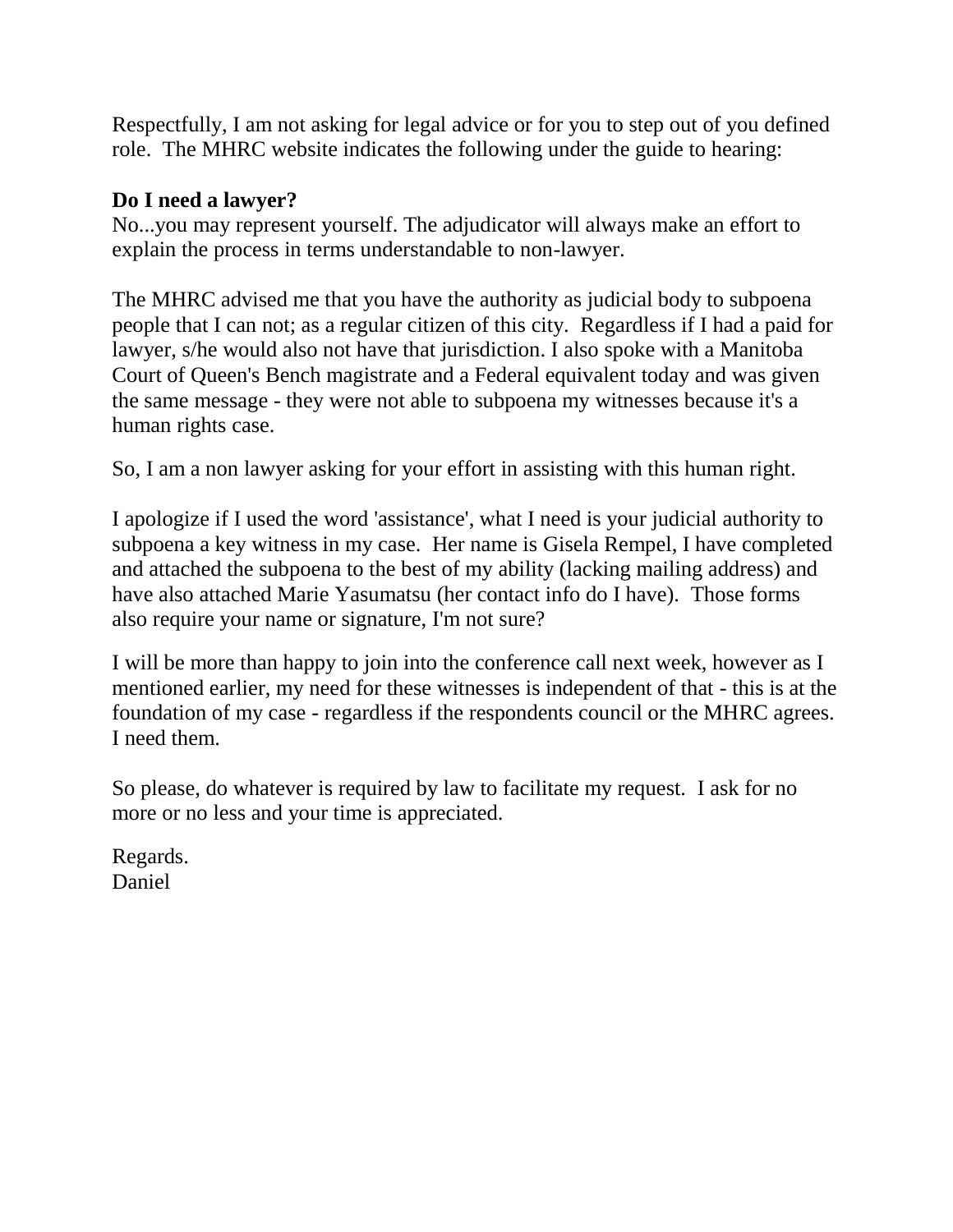# 14.January 17, 2017 at 12:09 PM from Daniel Leonhardt

# **Subject:** Requesting New Adjudicator

Hi Ms. Khan,

I am not please with how things have progressed so far and I very much lack confidence that things will proceed to trial in a fair manner. With this in mind I am requesting a new Adjudicator to hear my case. Please do what you need to, if that means forwarding this email to the MHRC Board of Commissioners the please do so.

- I sent a settlement document to Adjudicator Manning in May 2016 without realizing that doing so could cause prejudiced in the case (this was only mentioned to me in Jan '17). Regardless if he read it or not, he responded to the fact that he saw it.

- Further to that, his response was demeaning. He cc'ed you and the respondent with a tone that I should have known better, and when sending email all parties should be cc'ed. Fair enough however

- That same day or week, Adjudicator Manning replied to an email to the respondent (in a much nicer manner), including you but NOT me. I didn't find this fair and didn't like it at all.

- Ms Khan, it upset me today when you told Mr. Manning that I have been uncooperative and unwilling to work with you when, as I said on the phone today, it has been you that failed to ensure my witness have been called when you said they would. For someone in your position to say to the Adjudicator who is hearing the case that I have been unruly most certainty undermines the potential for a fair trial. He will have build prejudice from that statement.

- I even found Mr. Manning to be unsympathetic and rather forceful that I have made errors up to this point (witnesses). This is a human rights case, not a criminal case.

- On top of that, as I said to him in an email Friday - things have already become a little ugly -

"Respectfully, I am not asking for legal advice or for you to step out of you defined role. The MHRC website indicates the following under the guide to hearing:" Do I need a lawyer?

No...you may represent yourself. The adjudicator will always make an effort to explain the process in terms understandable to non-lawyer. "So, I am a non lawyer asking for your effort in assisting with this human right." To which he still hasn't made the effort.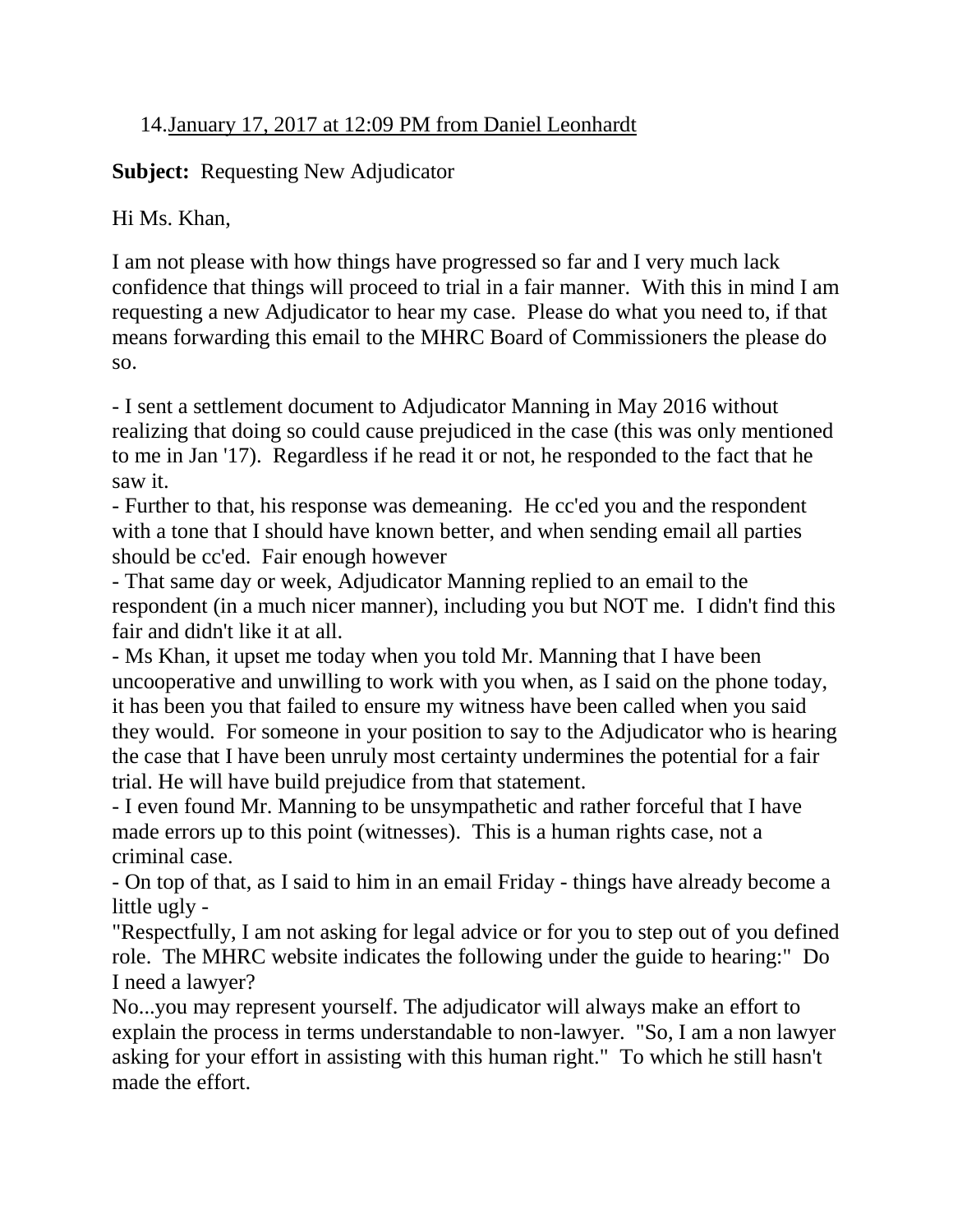- I don't agree with him that because I was out of the Country on Jan 3 and didn't make the conference call that I should be punished for it. That it's my fault. - When I asked today for one day to make a decision, Mr. Manning got upset saying it was a cost and inconvenience to everybody, but I have been asking him to answer this for nearly one week and he refused to reply to my emails. - I feel he is already weighing the respondents time as more worthy than mine

For these reasons things are already not fair.

Regards and thanks, Daniel

# 15.January 17, 2017 at 2:08 PM from Daniel Leonhardt (also quoting correspondence between Complainant and the Commission)

**Subject:** Re: Requesting New Adjudicator

The problem that I have Isha is:

1. You said you would call the witness, you didn't.

2. Then you keep saying you responded, however you never responded to my direct questions about the witness until the week of Jan 9th, 2017.

And to raise this with Adjudicator Manning and him to get angry with me in front of the respondent and MHRC (that I should have done more) - like I said on the phone this morning, apart from coming to your office there is little more I could have done. And let's not forget that I was out of the country for several weeks.

I'm not comfortable calling in and talking to Mr. Manning. I felt that I was being forced or bullied into making a rash decision when I had given him days (and repeated requests) to respond to my query. Even had to quote MHRC documents stating their required effort / response.

Could either of you please let me know how I contact the Chief Adjudicator.

Thank you. Daniel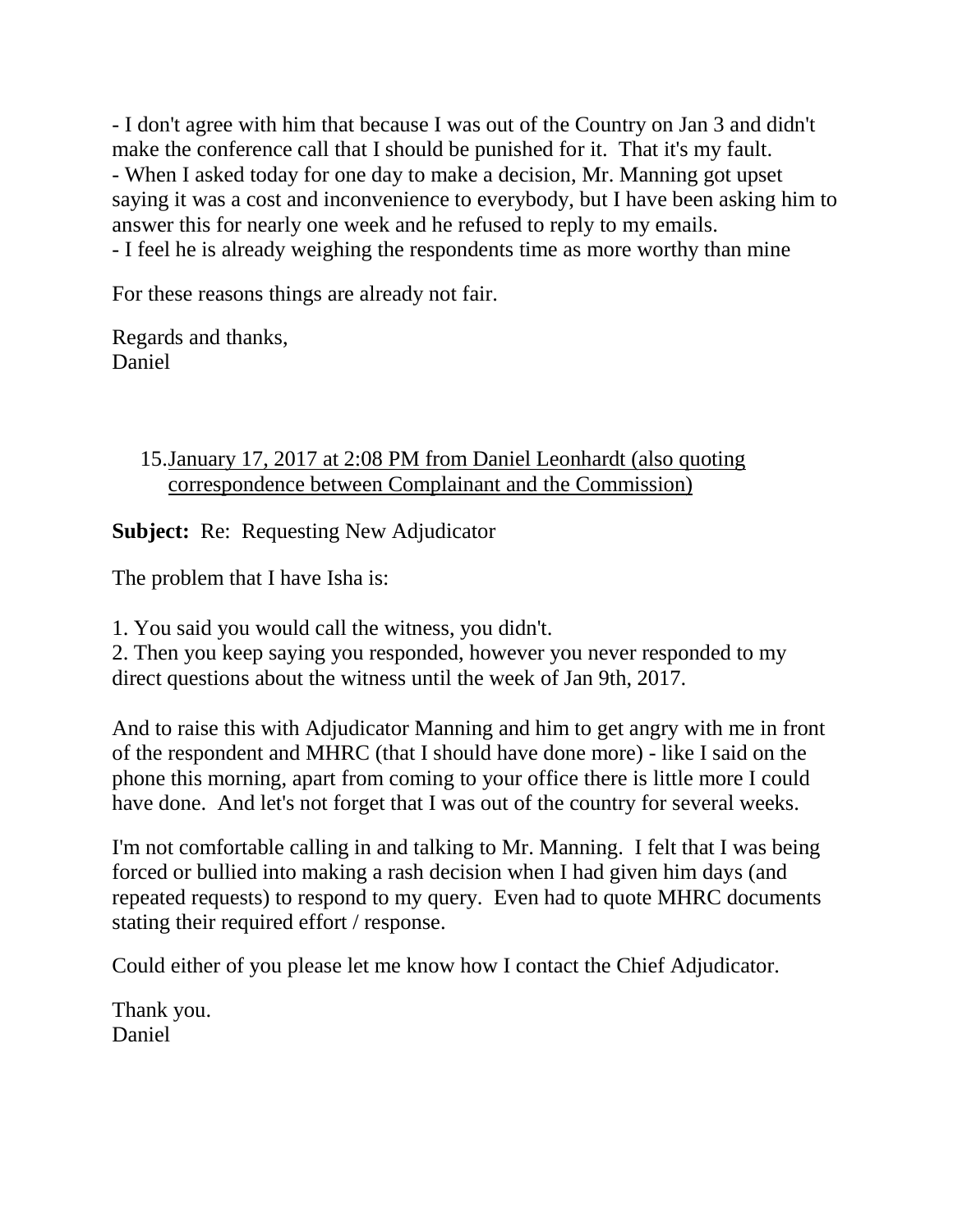On Tue, Jan 17, 2017 at 1:43 PM Khan, Isha (JUS) [<Isha.Khan@gov.mb.ca>](mailto:Isha.Khan@gov.mb.ca) wrote:

Daniel,

If you want to make a request (or a motion) to have Adjudicator Manning recused, the Commission is not the one who would handle that request. You could make the request of the Chief Adjudicator who assigns the adjudicators to each complaint from a list of adjudicators, but more likely it is an issue that will need to be argued and heard by Adjudicator Manning.

I am not sure what your decision will be on our call a 2:00 PM, but we should probably come out with an idea of whether we are convening to deal with the issue of bias, or fairness that you raise in your email below, or whether we are meeting to argue your case.

I apologize for any misunderstanding about the witnesses. I felt it important that with the repeated comments that the Commission had not done what you believe it should, that I deserved an opportunity to provide a response.

In my experience I have always had a good working relationship with complainants and been able to discuss the relevance of witnesses so we can come out on the same page. Because you did not want this discussion, I left it to you to call your own witnesses which is your right. I do not believe at any time, that I confirmed to you that your entire list of witnesses were to be called by the Commission.

I will speak with you on the call at 2:00 PM. Please use the same call in, information.

I remain pleased to meet with you or discuss on the telephone, hearing preparation. The level of detail required makes it difficult to do this via email alone.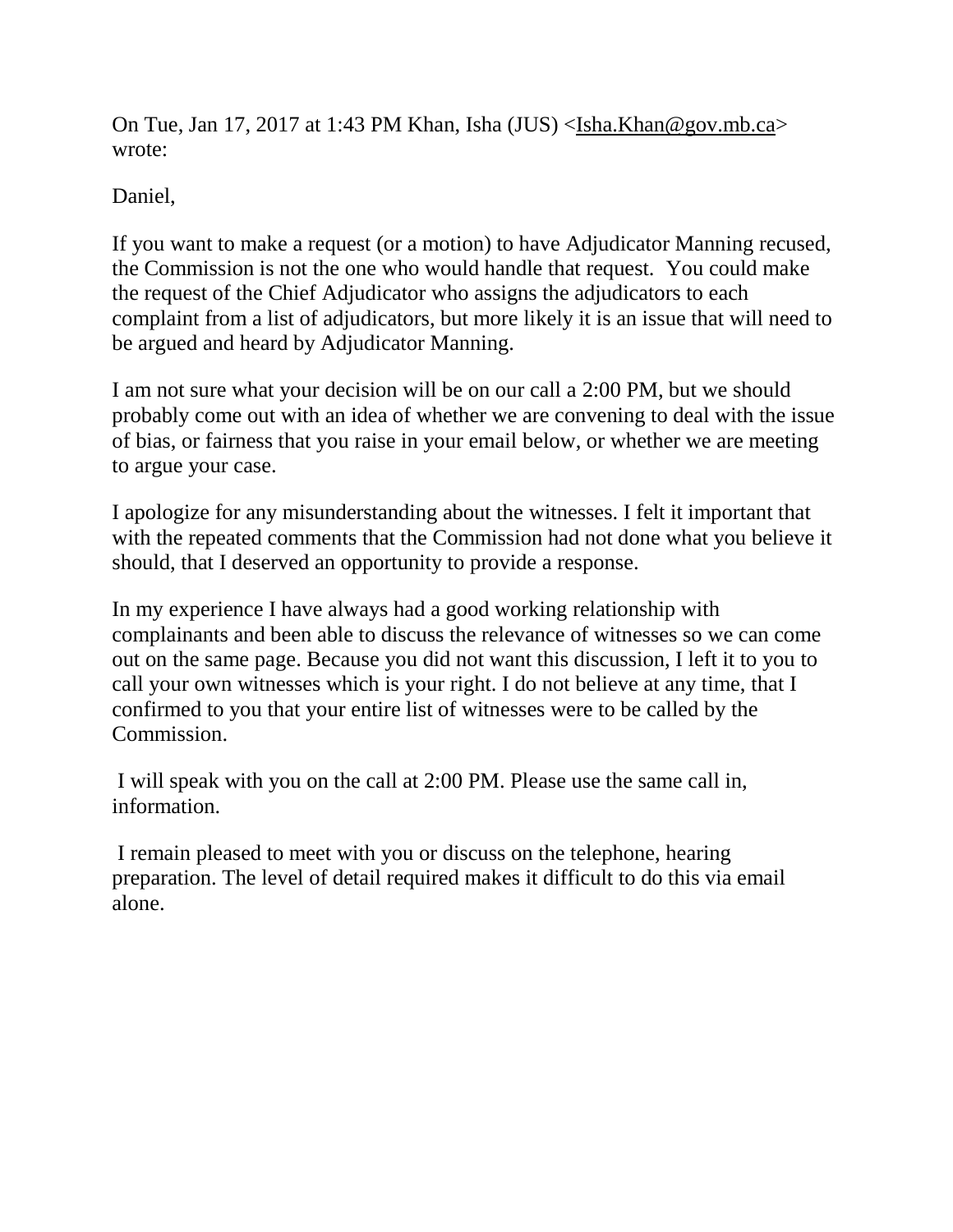# 16.January 17, 2017 at 2:13 PM from Daniel Leonhardt

## **Subject:** Re: Requesting New Adjudicator

I was only given the subpoena template four days ago, so you can not say you were 'assisting' or providing me knowledge months ago.

On Tue, Jan 17, 2017 at 2:08 PM Daniel Leonhardt [<dleonhardt@gmail.com>](mailto:dleonhardt@gmail.com) wrote:

The problem that I have Isha is:

1. You said you would call the witness, you didn't.

2. Then you keep saying you responded, however you never responded to my direct questions about the witness until the week of Jan 9th, 2017.

And to raise this with Adjudicator Manning and him to get angry with me in front of the respondent and MHRC (that I should have done more) - like I said on the phone this morning, apart from coming to your office there is little more I could have done. And let's not forget that I was out of the country for several weeks.

I'm not comfortable calling in and talking to Mr. Manning. I felt that I was being forced or bullied into making a rash decision when I had given him days (and repeated requests) to respond to my query. Even had to quote MHRC documents stating their required effort / response.

Could either of you please let me know how I contact the Chief Adjudicator.

Thank you. Daniel

17.January 17, 2017 at 2:24 PM from Daniel Manning

# **Subject: Re: Requesting New Adjudicator**

Hi Mr. Leonhardt,

Can you please call in? It's important that we have your position on the adjournment matter and the issue of me recusing myself (new adjudicator)

Thank you,

Dan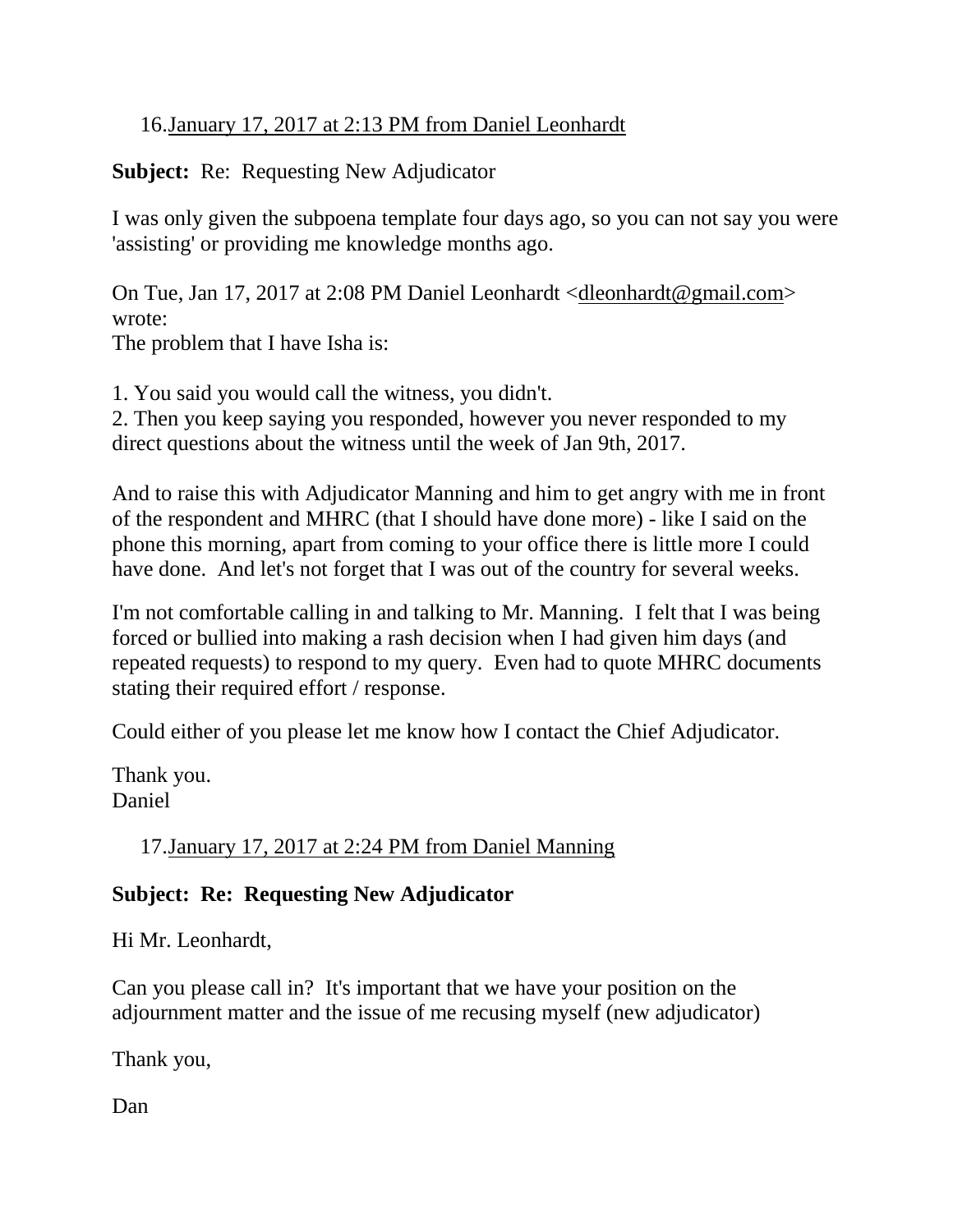18.January 17, 2017 at 2:38 PM from Daniel Manning

# **Subject: RE: teleconference: Jan 18 at 9AM – Leonhardt v. Government of Manitoba**

Please be advised that I have requested Ms. Khan to arrange a teleconference tomorrow at 9a.m. for all participants to call in. This hearing will take place to hear submissions on any adjournment requests and/or any motions for recusal. The hearing will be audio-recorded and form part of the formal record.

To recap what occurred today we had a teleconference at 9:30am at which time we discussed the possibility of an adjournment to address the concerns that Mr. Leonhardt had regarding witnesses that he wished to have present at the hearing. The matter was adjourned to 2pm for Mr.

Leonhardt to consider his position. Prior to the 2pm meeting Mr.

Leonhardt sent an email requesting, effectively, that I recuse myself on the basis of bias. Mr. Leonhardt did not call in at 2pm as he had earlier indicated that he would.

Mr. Leonhardt, I want you to be aware that if you do not call in at 9a.m. tomorrow morning your submissions will not be considered and decisions will be made in your absence. I strongly encourage you to call in.

Thank you,

DM

19.January 17, 2017 at 2:47 PM from Daniel Leonhardt

# **Subject: Re: Requesting New Adjudicator**

And yes, I'm asking that you recuse yourself - we didn't start on the right foot and I made the error of emailing you my settlement offer.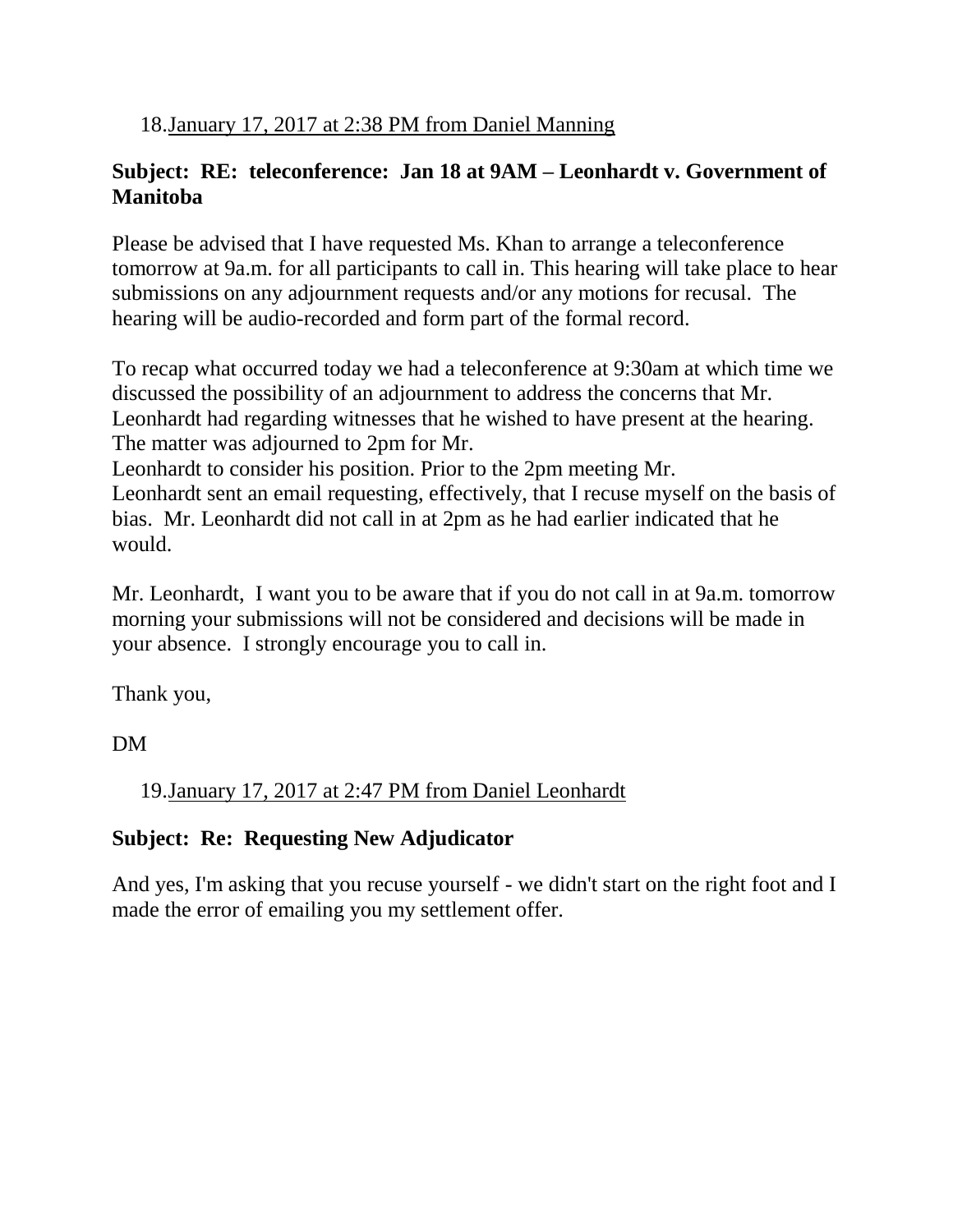# **Appendix II**

#### **Motion for Adjudication Recusal on the Basis of Bias**

Supporting Documentation - Daniel Leonhardt (Feb  $12<sup>th</sup>$ , 2017)

Attn: Mr. Adjudicator Manning, Cc: Ms. Khan, Mr. Hoeppner, Ms. Kersey

As you requested, please include this document as a supplement to our hearing on February 8th, 2017. As we are all aware, I am requesting that you recuse yourself from this case due to reasons of bias. As before, I apologize if my terminology, manner of reference or format is non-typical as I am not a lawyer.

- 1. The **formal test** for reasonable apprehension of bias is well-established and reflects the now seminal Supreme Court jurisprudence laid out in *R. v. Campbell*, *R. v. S. (R. D.)*, and *Wewaykum Indian Band v. Canada*. There is a presumption that judges are impartial, and there is a high threshold to successfully challenge a decision based on reasonable apprehension of bias.
- 2. A judge's impartiality requires scrutiny because the integrity of the legal system requires both **fairness and the appearance of fairness** throughout the court process; without both, public confidence in the system is lost and our democratic system hangs on this.
- 3. The test is whether a *reasonable person properly informed would apprehend that there was conscious or unconscious bias on the part of the judge. T*he test requires dual objectivity: the perspective from which the alleged bias is viewed is that of a "reasonable person" (generally not the complainant), and the bias must also be **serious**, **reasonable** and the complaint done **in good faith** given the circumstances of the conduct.
- 4. A positive finding under this test means that the judge reasonably appeared to be biased in the circumstances. And I will (and have) demonstrated that all of these markers have been met by Adjudicator Manning throughout the course of the proceedings. From May 2016 – Feb 2017.
- 5. In fact, Adjudicator Manning on Feb  $8<sup>th</sup>$  at the trial, after I had opened with my submission, you had indicated to Mr. Hoeppner that it wasn't even necessary for him (respondents council), to enter their submission – you had "heard enough" through my submission. That in itself speaks that you agreed there was ample reason to accept bias on your part.
- 6. Further, in the case of *Committee for Justice and Liberty v. National Energy Board –* it states, would he think it is more likely than not that the [decision-maker], whether consciously or unconsciously, would not decide fairly. Adjudicator Manning, you have already acted with bias towards me, both consciously and unconsciously, so there is already sufficient reason to believe you would not rule fairly.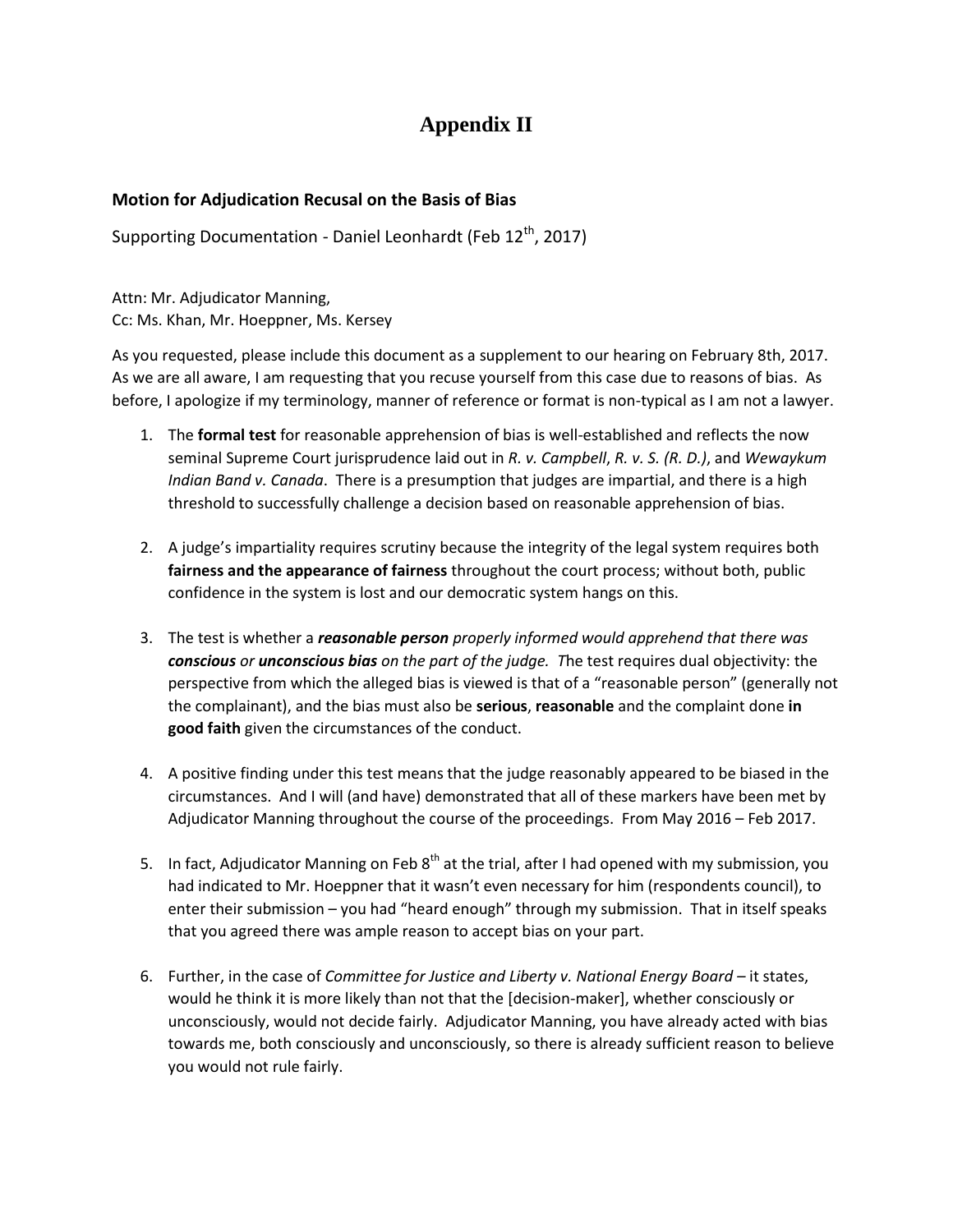- 7. I am requesting recusal on the basis of your exposure to the settlement documentation and based on the negative interactions you and I have had for the course of this process.
- 8. The MHRC cited the following cases:
	- A. *A.C. v. Pembridge Insurance Company*. The judge had exposure to the settlement document and decided it wasn't adequate reason to recuse her or himself.
		- i. You not only had my settlement document for nearly 8 months but you have also seen many emails that include settlement and mediation discussion, plus some of the issues and drama that we previously have had.
		- ii. I am requesting reinstatement. This has been discussed in person, over the phone and in email. These emails were sent to all parties, including yourself, and were entered as evidence and discussed on Feb  $8^{\text{th}}$ .
		- iii. Further, email titled *Submission sent to Adjudicator Manning last May. Document 1,* states that my settlement would prevent me from becoming further financially and socially disadvantaged, it would make improvements to my mental health, being let go damaged my sense of self worth, the respondent was not accommodating which left me confused, that the amount of time this has taken has caused further and undue hardship.
		- iv. A. Manning, you have seen much more than just a submission document, so really, there are few if any parallels with *A.C. v. Pembridge*.
	- B. *Smith v. Menzies Chrysler Inc.* In this case, the judge felt that the "clash" between him and the complainant during their initial conference call wasn't sufficient for recusal.
		- i. We had issues from day one. In my first email to you *(Reply to my submission - Doc 2),* I address you as a buddy, mostly because we share the same first name. I have since learnt (emails from the MHRC and the respondent addressed to you, and from our trial) that talking with an adjudicator as a friend is disrespectful. In fact, unbeknownst to me, the legal industry's culture as a whole is more hieratical and formal than other industry.
		- ii. I had sent you my settlement documentation which is clearly more than frowned upon, it's problematic and perhaps why I came across as a nuisance.
		- iii. I could see why you felt disrespected but our issues only progressed and got more severe as time went on.
		- iv. Ms. Khan indicated that requesting a recusal motion is serious, and presented the option for me to contact the Chief Adjudicator, your boss. So I did, and in that email *(Requesting New Adjudicator - Leonhardt v. Gov of MB - Doc 3)* I stated to your boss that you were bullying, demeaning and punishing (me for being out of the country) and that things have become "ugly" between us.
		- v. Any reasonable person would dislike and perhaps be angry with anything negative about them being sent to their boss, especially the chief as in this case.
		- vi. On January  $17<sup>th</sup>$ , the afternoon of our conference call, I found you and the conversation to be so aggressive that I did not call back, instead requested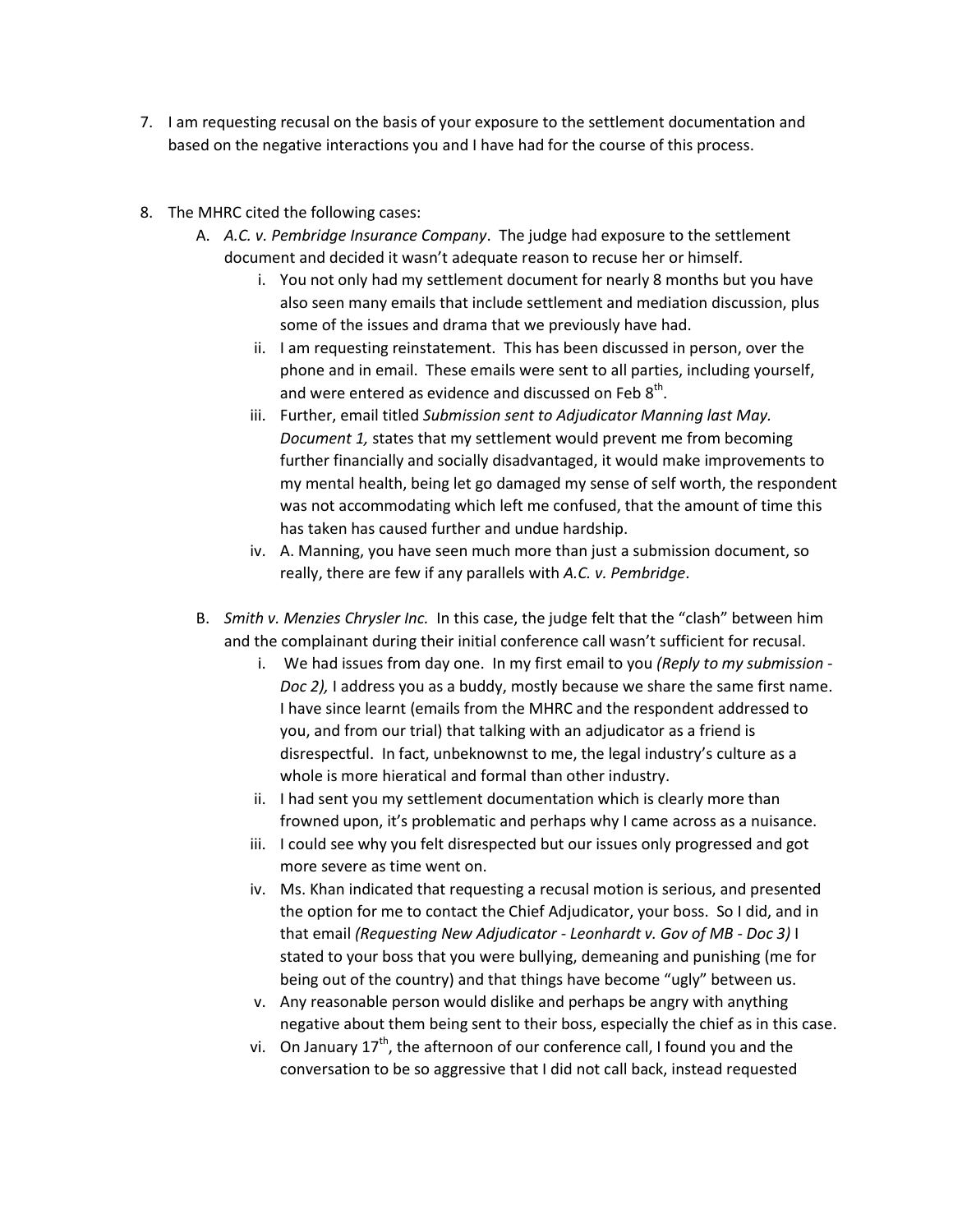recusal. However you sent me multiple emails indicating that you "strongly encourage me to call otherwise decisions will be made without me."

- vii. You were clearly upset on the  $17<sup>th</sup>$  and even implied on the  $18<sup>th</sup>$  (call) that I was causing problems.
- viii. You were upset that I, last minute, did not make the Jan  $3<sup>rd</sup>$  conference call.
- ix. Suffice to say, there is no way we can compare our issues with the onetime clash found in *Smith v. Menzies Chrysler.*
- 9. On top of that, in both cases the judges ruled based on single instance sufficiency and not for multiple grounds (or cause) with many occasions. Perhaps on their own it was not sufficient to warrant recusal but here, when we combine all the issue noted, discussed and what I will further highlight, any reasonable and informed person would agree that bias has already been exhibited. Plus we only need one instance, not many or in different forms to justify.
- 10. Now on to the "**test**" to further demonstrate bias has been made.

#### **A. Seriousness.**

- i. Beyond the MHRC indicating that what we were doing was serious. Mr. Hoeppner stated (with the case law he presented) the gravity and seriousness in such cases. I don't argue that but as previously mentioned, there is a high threshold to successfully challenge. In fact, just recently there was a judge in Ontario who was found to show bias twice in one year, so clearly this isn't uncommon. Those cases were *R v. Huang* and *Lloyd v. Bush.*
- ii. Here are additional cases where bias was established:
	- 1. Laver v. Swrjeski
	- 2. Toronto (City) v. Mangov
	- 3. Hazelton Lanes Inc. v. 1707590 Ontario Limited
- iii. It's also serious because of the nature and the effect it has on me. What I mean by that is my case of discrimination cost me my employment and is far more life altering than say discrimination at a store because of my race or religion.

#### **B. Reasonable and in good faith.**

- i. Not being properly trained in law, I was not aware that sending the adjudicator my settlement documentation builds prejudice.
- ii. Ms. Khan indicated in email on Jan 3<sup>rd,</sup> 2017 (*Fwd: Phone call Bias Email 4*) that I should not talk about settlement with you, because "you are without prejudice." This is the main reason why I didn't make the teleconference that day, however I did not piece together that I had sent you exactly that 8 months earlier. I only realized after our call on Jan  $17<sup>th</sup>$ , 2017.
- iii. A. Manning, when I sent the document to you in May 2016, you replied that you received the email and document (*reply to my submission – Doc 2*), however you did not indicate that I should not be sending this kind of information to you.
- iv. You also indicated that you did not open the attachment but you did not say that you would not later open it, or that you would or have deleted it. Frankly,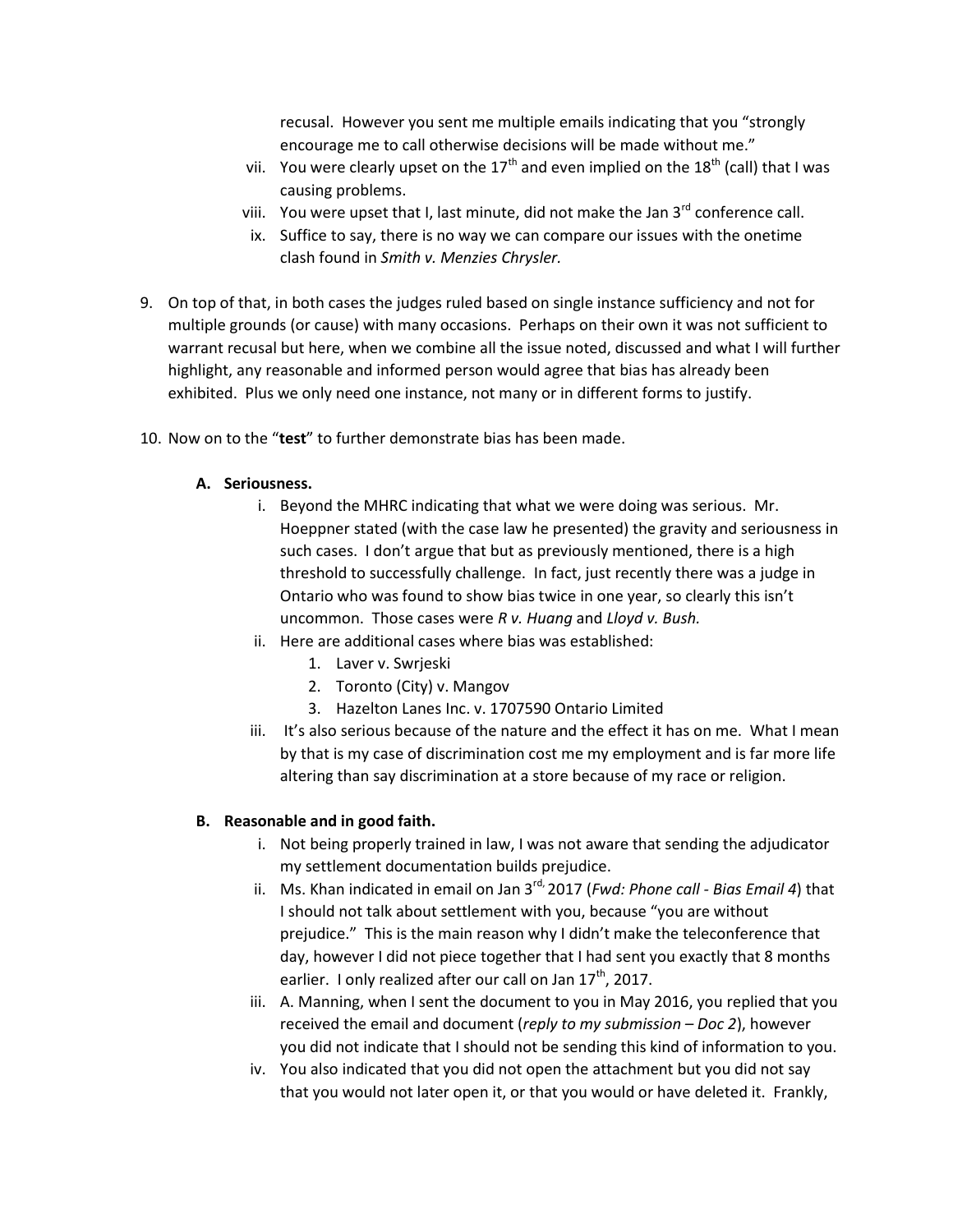you had the email for 8 months, it's pretty reasonable to say that you had ample time and opportunity to look at it, especially after things got "ugly."

- v. Ms. Khan raised the case of *Khakh v. Canada (M.E.I),* where it states that bias must be raised at the "first opportunity", I did just that. To say that I should have raised it last July is absurd and unreasonable as I didn't know it existed.
- vi. Some of the instances involved me asking for your assistance and judicial authority – all very reasonable – to which you not only declined but accursed.
- vii. I am doing this with good faith that this case is heard and judged in a completely fair manner.

#### **C. Reasonable and informed Person.**

- i. We can look at this from (1) any intelligent person without attachment to the case who is brought up to speed, or (2) a peer equivalent of yours.
- ii. Both 1 & 2 would say it's reasonably offensive or insulting that I went "above" and to your boss with (for a lack of better words), criticism about you. Again, I was given this as an option and didn't want to hear what you had previously told me – "that I could have or should have done more." This in itself would be sufficient to reasonably cause (at the least) unconscious bias towards me, however we continue.
- iii. Both 1 & 2 would agree that scheduling a conference call at the end of December for January  $3^{rd}$  (little notice), while I was out of the Country visiting family that I see very infrequently, is unreasonable on your part.
- iv. Further, to which the MHRC was aware, I did not have a cell phone and nor did I have my familiar computer. I was using a small loaned laptop and occupied with the holidays. However, you were upset that I did not call in.
- v. It's reasonable to think that a peer of yours would agree that sending settlement docs, not showing certain levels of formality and respect, not including all parties in correspondences, not calling back into the conference call and even raising bias itself would be problematic and distasteful.
- vi. We could argue that both  $1 \& 2$  would agree with points D & E just below.

#### **D. Instances of Conscious Bias**

- i. Unwilling to sign my subpoenas period. This is huge. In email (*Fwd: Prehearing matters – Bias Email 2*) on Jan 12th or 11 days prior to our hearing, I request your assistance with subpoenas since the MHRC failed to do so, even though Ms. Khan said she would – in December.
- ii. Your response was to not deal with my request but set up a call, scheduled 3 working days prior to the trial. I responded that I would make the call however the subpoena effort had to be done sooner (your signature required) and that by law, people needed a minimum of 3 days notice so there was a conflict.
- iii. I made this clear to you and it's reasonable to say someone in your position would have already known this. It was ignored.
- iv. Further, your response to me was demeaning, that you are not here to provide legal council, that I should hire a lawyer and that there is not computer system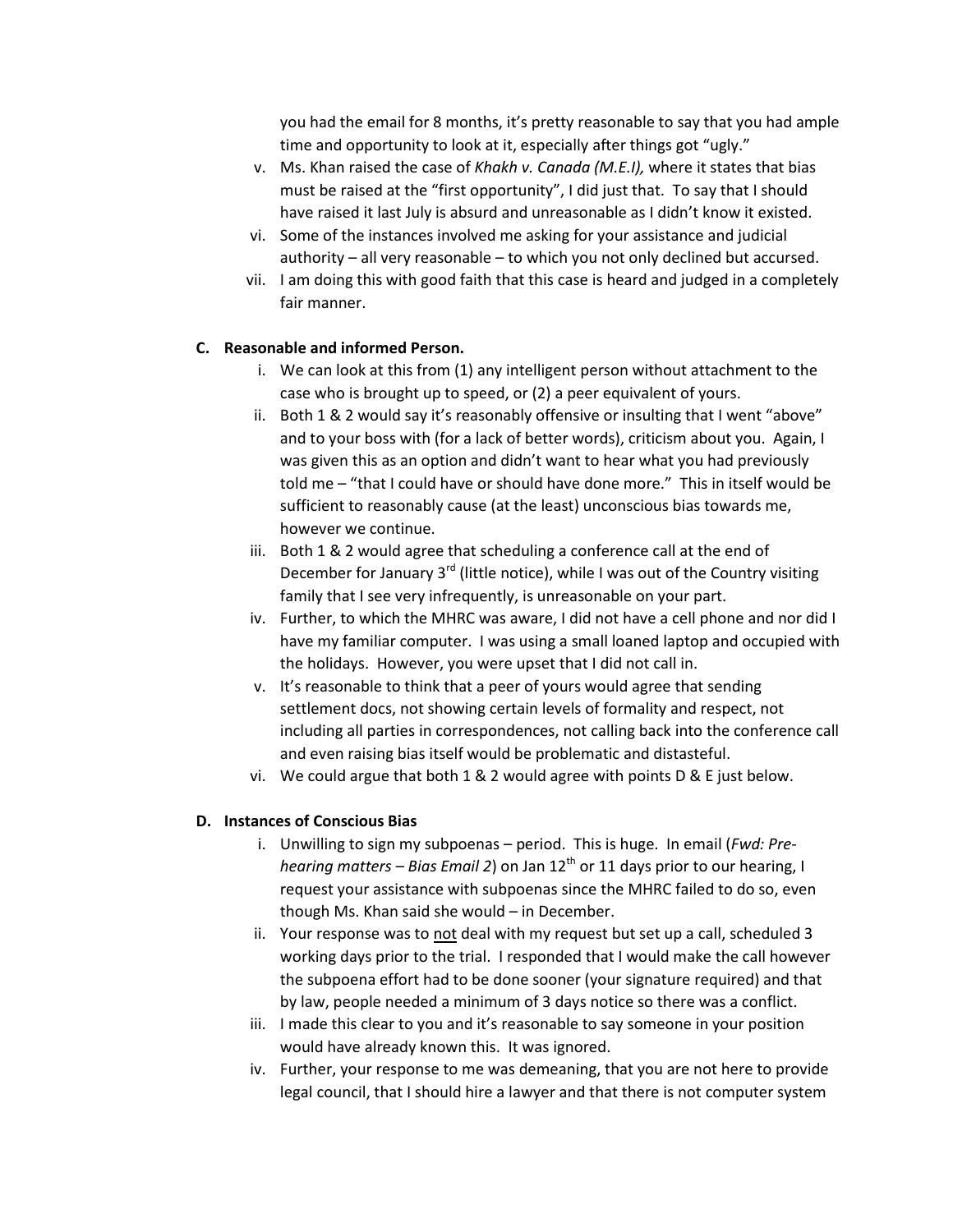at your disposal to assist me in obtaining contact info for a retired employee of the Province.

- v. What's troubling is that you felt I was incompetent to fill out a very basic subpoena form and that I should hire a lawyer. I had to quote you from the MHRC website that says I'm entitled to represent myself and that adjudicators are there to assist.
- vi. Keep in mind, I do not have the authority to subpoena, only you do, so the assistance I was requesting was your judicial.
- vii. I was told by the Court of Queen's Bench that sheriffs can be engaged to track people down for the purpose of subpoenas, you did not mention this or make an effort.
- viii. However, when you finally addressed it on Jan  $17<sup>th</sup>$ , you mentioned the option of submitting the subpoena as a type of proxy with the Province, you could have easily told me this the week prior, not when it was too late.
- ix. This is what Mr. Hoeppner calls "procedural." I don't think so. I made it clear that there were issues that had to be addressed prior to our call, heck; I even email you the subpoenas filled out, just needing your signature and contact info for Ms. Rempel.
- x. This is where you lambasted me for not making the Jan  $3<sup>rd</sup>$  call and implying that I'm asking you to do things that are not in accordance with the law.
- xi. You were quick to point out an issue regarding the fail to secure the witness on my part because I didn't make the Jan  $3^{rd}$  call, however as soon as I was able to prove that I asked Ms. Khan to raise this during that call, your reply was that you didn't want to talk about it any longer. That was not fair.
- xii. Ms. Khan has mentioned that the both of you have had working relations in the past, and have spoken a dozen or so times and met a couple of times (work related) and she even mentioned that she enjoyed working with you. She is in a respected position with the MHRC and lawyer by trade.
- xiii. I say this because on our call on Jan  $17<sup>th</sup>$ , instead of her taking responsibility for not calling the witnesses as she said she would, she points things at me by saying to you as Adjudicator that I have been uncooperative and unwilling to work. Further, to state that I have a mental condition or mental issues. As far as I can tell, this would be discrimination and most certainly bias forming, particularly coming from the legal council of the MHRC whom you've worked with and likely trust.
- xiv. This is similar in nature to *Laver v. Swrjeski,* the judge in that case indicated that police officers whom he knows and respects are more believable than the complainant, so the evidence required by him or her would have to be greater, because he knew them on as professional level.

#### E. **Instances of Unconscious Bias**

i. During our call on Jan  $17<sup>th</sup>$ , you put me into a position that I felt I needed some time to consider. I requested one day to think my decision through and you denied it, indicating that other people's time is at stake and I should not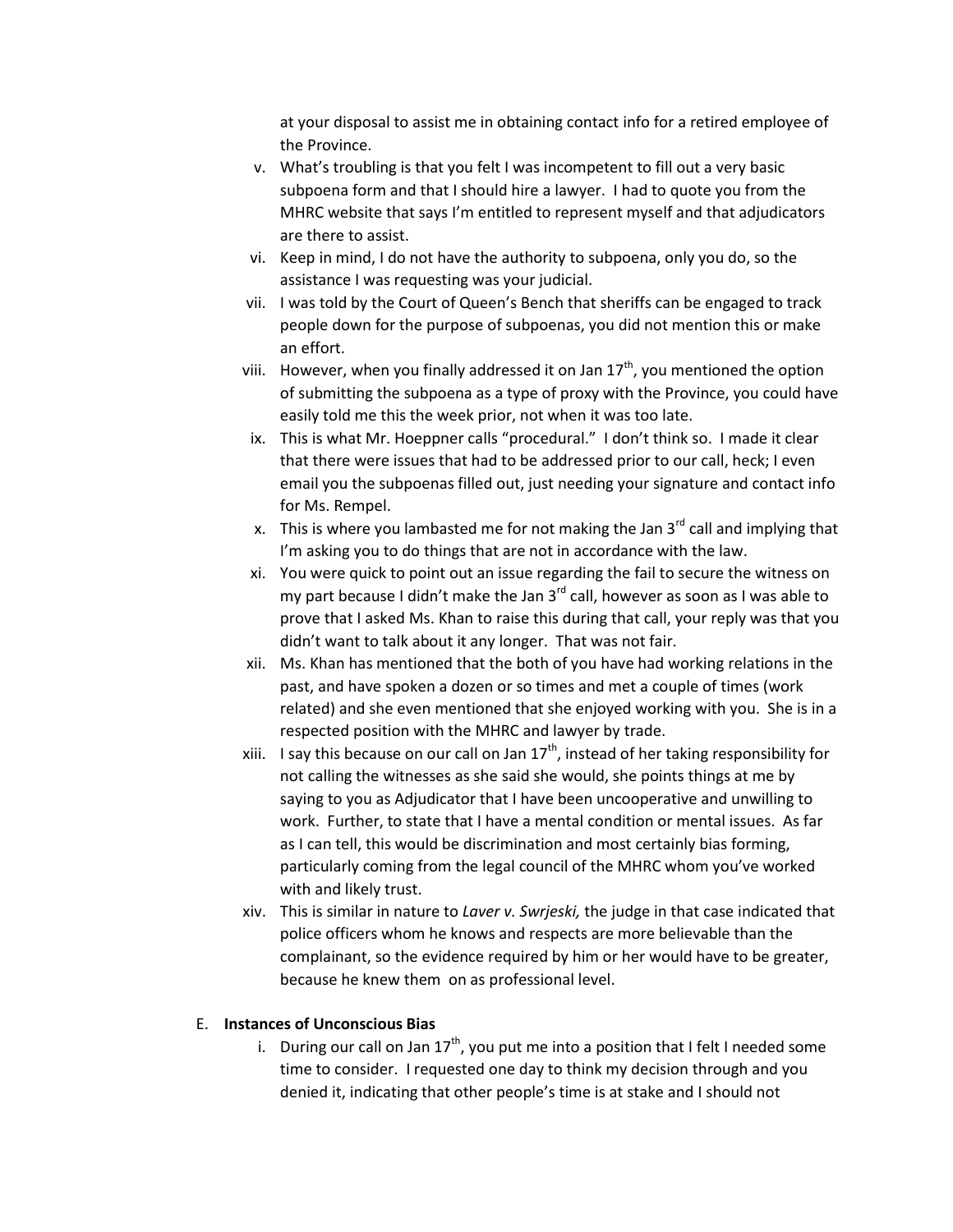consider solely myself or my own time and dollars. However, this one day was the only time I'd ever asked for yet between yourself, the respondent and the MHRC, we have gone months in delay. What was one extra day?

- ii. You were appointed over my case in April of 2016, it was nearly 3 months before we even booked our trial dates and that was after me repeatedly requesting the MHRC for status and to get thing going. I wasn't asking for a lot.
- iii. It was clear that my time had less value than the rest, including yourself and this included while I was out of the country.
- iv. During our call on Jan  $18<sup>th</sup>$ , after booking the bias trial, you asked that I compile the few emails as evidence and then we all receive a 10 page document from the MHRC opposing me and stance. Fine, however, you almost didn't accept one of my email as evidence because it talked about settlement. The problem I have is you didn't even comment to Ms. Khan submitting when it was never requested of her.
- v. Second, if the respondent and the MHRC are arguing that having the settlement in front of you is no big deal, why did you almost not accept it? Also, why would Ms. Khan say in email that it can cause prejudice? Which one is it?
- vi. Anytime I sent you an email I got either a reprimand or no action so truthfully, I kept my correspondences to the bare necessity. Perhaps even waiting a day or two longer before engaging you with the subpoenas, in hope that I could resolve things on my own – not making problems worse between you and I.
- 11. Considering both the conscious and unconscious bias noted above, its fair to say that I and any reasonable person viewing this case would not have the trust necessary to see this case judged fairly until the end, nor does it maintain the appearance of fairness.
- 12. Mr. Hoeppner indicated that an informed person would be at the level of another judge or someone in the judicial arena. This is not what the test defines; it states someone who may differ from that of the litigant. But to appease him, we already demonstrated the validity from his point of view and what I found in case law.
- 13. You indicated twice that I should seek my own legal council as though I was incompetent, and those comments were either cc'ed or in ear shot of other parties. I found this to be a degrading and the only way you could have said this without really knowing me, is by already having preconceived negative notions about me – which is bias.
- 14. For the record, I requested a minimum of 5 times the status of witnesses and even straight out asked the MHRC to "do what you need to do to get these folks (list of 7 people) secured / lined up." To Ms. Khan on Dec 4<sup>th</sup> and Dec 6<sup>th</sup> (Bias email 1), Dec 13<sup>th</sup> (Bias Email 8), Jan 3<sup>rd</sup> (Bias Email 4) and Jan  $10^{th}$  (Bias Email 5).
- 15. Requesting the witness of you Adjudicator Manning on Jan  $12^{th}$  &  $13^{th}$  (Bias Email 2), subpoenas attached. Recall, I was only given the blank subpoena template on the  $12^{th}$  with no instruction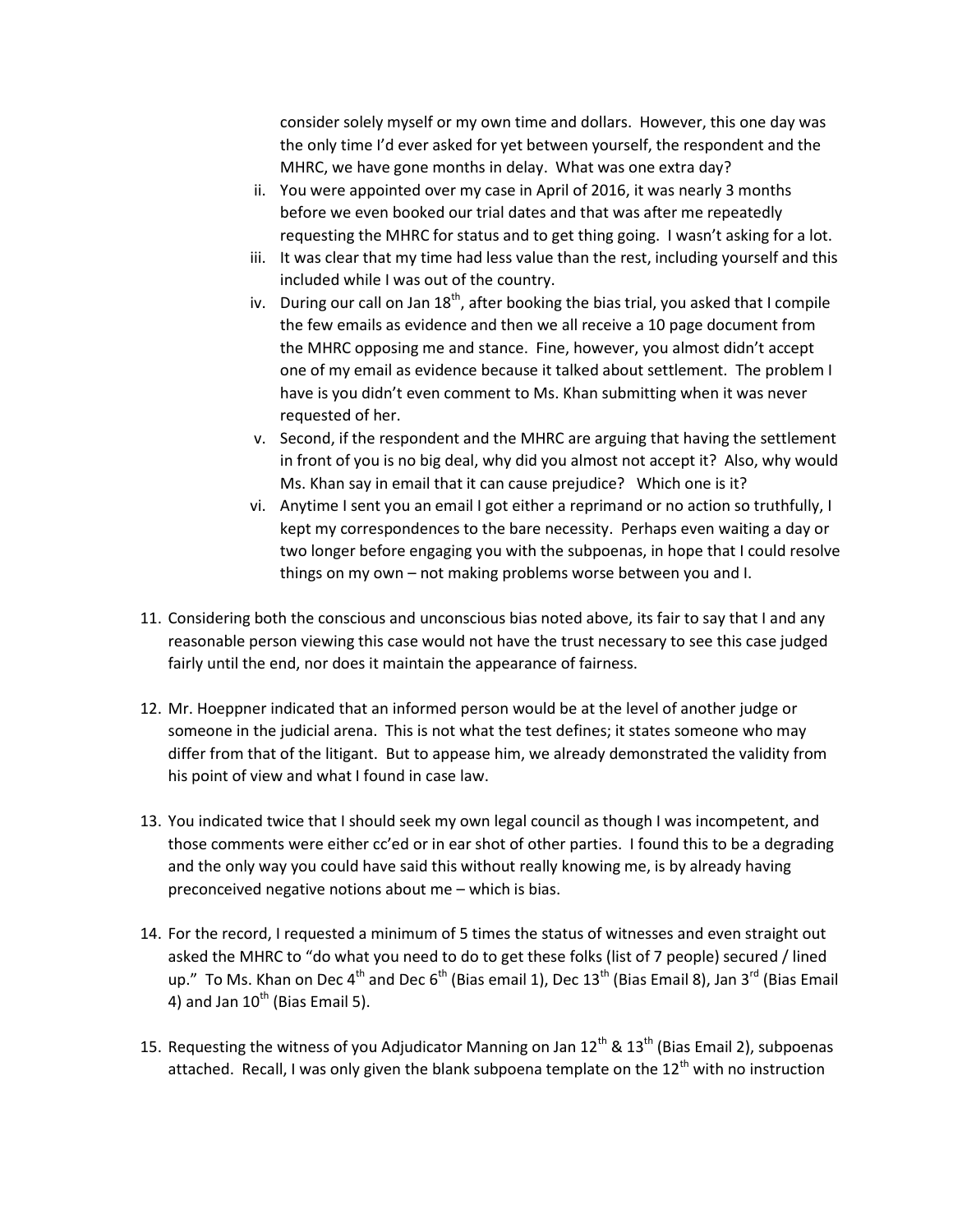or assistance, not very nice.

- 16. Mr. Hoeppner mentioned that he didn't see any reprisal or punishment for me missing the conference call on Jan  $3^{rd}$  and that you were very prompt in getting back to me
	- A. Adjudicator Manning, on Jan 12th I sent you an email requesting your judicial assistance and a list of my witnesses, you did not respond.
	- B. On Jan  $13<sup>th</sup>$ , I sent a follow up saying "A Adjudicator Manning, I would appreciate your response to this email." I did also say "I am not prepared to have a teleconfrence or move forward with trial until I have all of my witnesses subpoenaed." That was to evoke attention and get a response. I also stated "there is a minimum of three days notice required by a witness."
	- C. Your response to that was what I referred to as the punishment for not making the Jan 3<sup>rd</sup> call (while out of country) and suggesting that I seek independent legal advice.
- 17. Mr. Hoeppner indicated that I waited weeks, or until Jan  $17<sup>th</sup>$  to raise the witness issue. That's inaccurate on the verge of being deceitful. As you can see, I raised it on Jan  $12<sup>th</sup>$  (Bias Email 2). He stated further that Ms. Khan informed me on Jan  $3<sup>rd</sup>$  that the MHRC was not going to call some of the witnesses. This too is not accurate, however this is what he's referring to.
	- A. On Jan  $3^{rd}$ , in Bias Email 3, Ms. Khan states: You had previously asked me to arrange to call Ewan Watt, Marnie Yhasumatsu and Gisela Rempel. I am not certain of the relevance of their evidence, so would like to discuss with you. If you wish to call them on your own, you may- but in either case, we should discuss what that entails.
	- B. I took "but in either case, we should discuss what that entails" as I need to insist further.
	- C. So, in the same email thread, on the  $4<sup>th</sup>$ , to that I ask "Does this mean I have to contact everybody on the list to 'call' them? Regardless if the respondent calls them or not, I'm asking for them for us." In other word, just call them.
	- D. In that same thread, I indicate again that I'm out of the county and don't have a cell.
	- E. On Jan  $5<sup>th</sup>$  I was preparing, packing, cooking and loading for my near 1700 km road trip back. Jan  $6<sup>th</sup>$  and into the  $7<sup>th</sup>$  I drove. Then I had a day of rest and on Sunday the  $8<sup>th</sup>$  or Monday the 9<sup>th</sup> I saw (in the same thread) Ms. Khan replied on Jan  $6<sup>th</sup>$  and she still hadn't confirmed the witnesses.
	- F. On Jan  $10^{th}$  I replied with the following: "Honestly I've been sitting on this for a couple days unsure how to respond. It was clear who I wanted called, you haven't done it and only telling me now. Then to say you've been trying repeatedly to meet with me when our only failed attempt was the week I was leaving the country in mid December…. That said, I want all the people called and in that order, I don't want to rely on the R to call or not to call. If you are unwilling to do it then please let me know as soon as possible hopefully today."
	- G. I could have been in contact with you on the  $10^{th}$  or  $11^{th}$  perhaps, but as I mentioned earlier, every single communication between us was unfavorable so I waited until Ms. Khan confirmed with the blank subpoena template on the morning of  $12<sup>th</sup>$ . I also was trying to call her desk line, left her a voice message.
	- H. Once we get past the smoke, Mr. Hoeppner's several weeks is truly just one day.